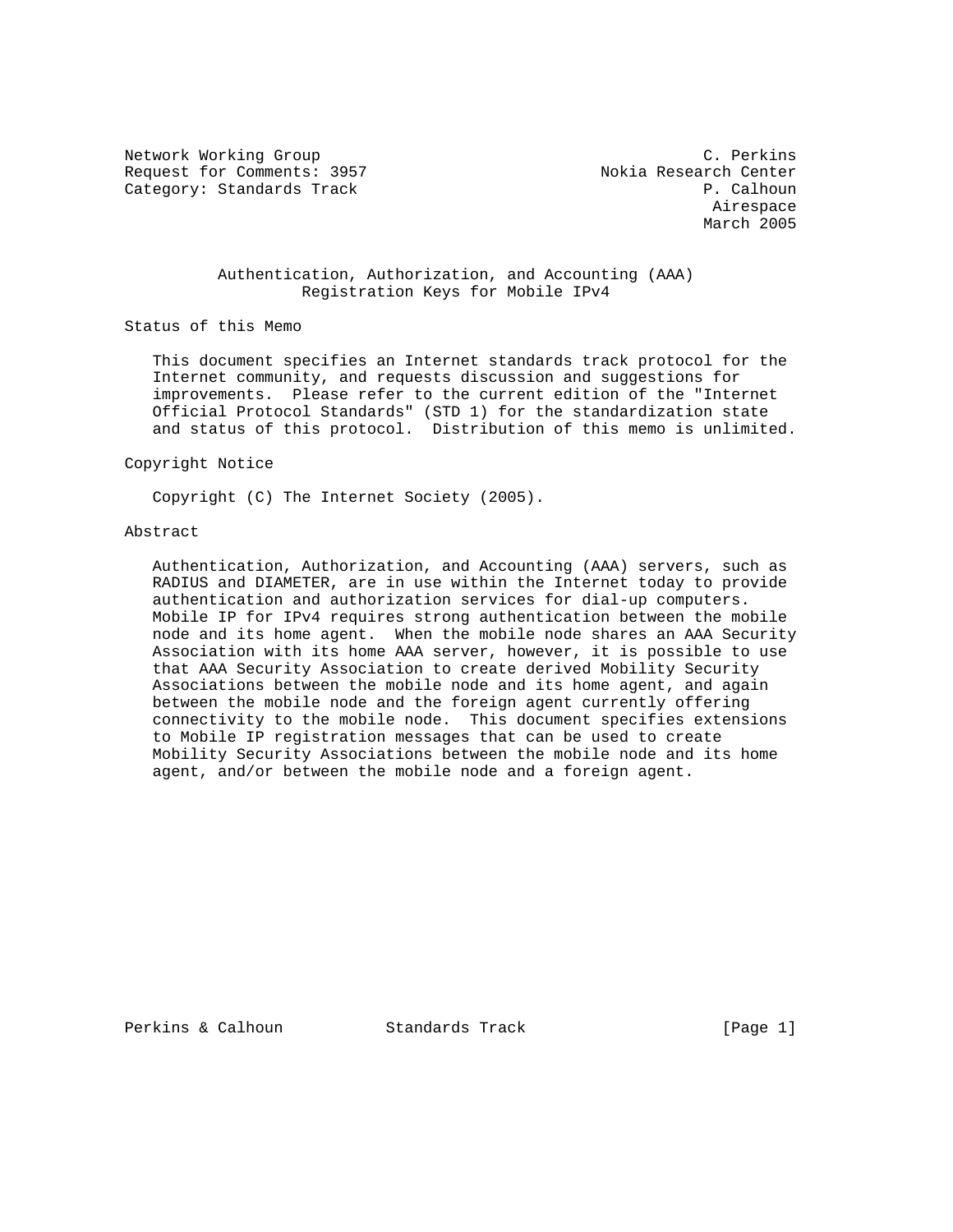Table of Contents

| 2.          |                                                                  |                                                                                                                                                                                                                                                                                                                                                                         |
|-------------|------------------------------------------------------------------|-------------------------------------------------------------------------------------------------------------------------------------------------------------------------------------------------------------------------------------------------------------------------------------------------------------------------------------------------------------------------|
| 3.          | Overview of Operations with Key Generation Nonce Extensions      | -5                                                                                                                                                                                                                                                                                                                                                                      |
| 4.          |                                                                  |                                                                                                                                                                                                                                                                                                                                                                         |
| 5.          |                                                                  |                                                                                                                                                                                                                                                                                                                                                                         |
| б.          | Key Generation Extensions. 9                                     |                                                                                                                                                                                                                                                                                                                                                                         |
|             |                                                                  |                                                                                                                                                                                                                                                                                                                                                                         |
|             | 6.2. Generalized MN-FA Key Generation Nonce Reply Extension . 11 |                                                                                                                                                                                                                                                                                                                                                                         |
|             |                                                                  |                                                                                                                                                                                                                                                                                                                                                                         |
|             | 6.4. Generalized MN-HA Key Generation Nonce Reply Extension . 14 |                                                                                                                                                                                                                                                                                                                                                                         |
| $7^{\circ}$ |                                                                  |                                                                                                                                                                                                                                                                                                                                                                         |
| 8.          |                                                                  |                                                                                                                                                                                                                                                                                                                                                                         |
| 9.          |                                                                  |                                                                                                                                                                                                                                                                                                                                                                         |
| 10.         |                                                                  |                                                                                                                                                                                                                                                                                                                                                                         |
|             |                                                                  |                                                                                                                                                                                                                                                                                                                                                                         |
|             |                                                                  |                                                                                                                                                                                                                                                                                                                                                                         |
|             |                                                                  |                                                                                                                                                                                                                                                                                                                                                                         |
|             |                                                                  |                                                                                                                                                                                                                                                                                                                                                                         |
|             |                                                                  |                                                                                                                                                                                                                                                                                                                                                                         |
|             |                                                                  |                                                                                                                                                                                                                                                                                                                                                                         |
|             |                                                                  |                                                                                                                                                                                                                                                                                                                                                                         |
|             |                                                                  |                                                                                                                                                                                                                                                                                                                                                                         |
|             |                                                                  | Mobility Security Associations 7<br>Key Generation Nonce Creation and Key Derivation 8<br>6.1. Generalized MN-FA Key Generation Nonce Request Extension 10<br>6.3. Generalized MN-HA Key Generation Nonce Request Extension 13<br>11.1. Normative References 18<br>11.2. Informative References 19<br>B. Message Flow for Requesting and Receiving Registration Keys 24 |

#### 1. Introduction

 AAA servers, such as RADIUS [11] and DIAMETER [12], are in use within the Internet today to provide authentication and authorization services for dial-up computers. Such services are likely to be valuable for mobile nodes using Mobile IP for IPv4 [1], when the nodes are attempting to connect to foreign domains with AAA servers. In this document Mobile IP for IPv4 is called "Mobile IPv4" or just "Mobile IP" for short, since no confusion with other versions is expected. Requirements for interactions between AAA and Mobile IP are outlined in RFC 2977 [13]; that document describes an infrastructure which enables AAA servers to authenticate and authorize network access requests from mobile nodes. See also appendix A. The Mobile IP Registration Request is considered to be a request for network access. It is then possible to augment the functionality of the Mobile IP mobility agents so that they can translate between Mobile IP registration messages and the messages used within the AAA infrastructure, as described in RFC 2977. Mobility agents and AAA servers that conform to the requirements of RFC 2977 can be considered as appropriate network entities to support the message types specified in this document. Please consult RFC 2977 [13] for further details.

Perkins & Calhoun Standards Track [Page 2]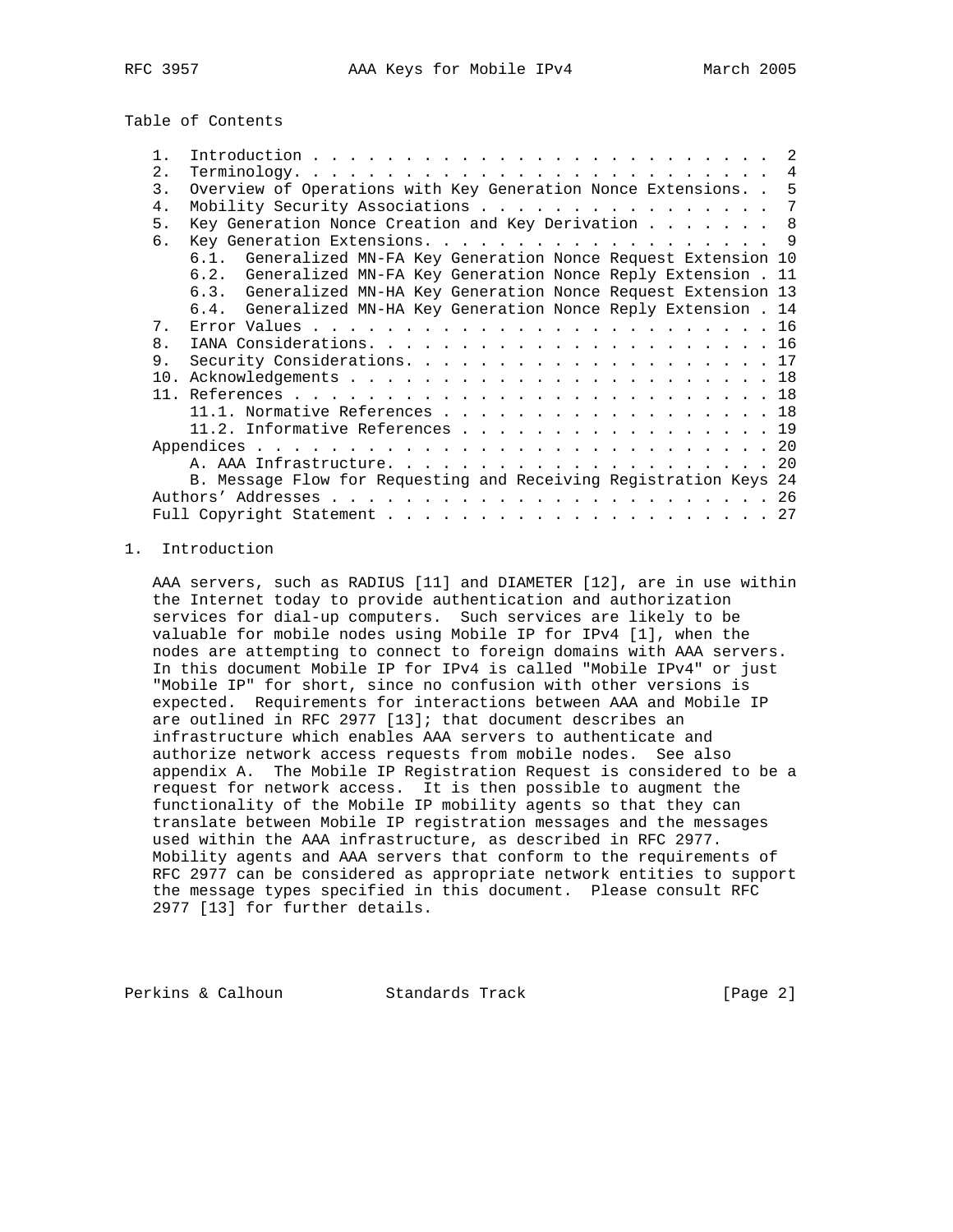This specification makes use of a single AAA Security Association to create derivative Mobility Security Associations. A Mobility Security Association in this specification is a simplex connection that serves to authenticate MIPv4 control traffic between a MN and HA and/or a MN and FA. A Mobility Security Association is identified by the two end points, such as a MN IP address and a HA IP address, and a SPI. Two nodes may have one or more Mobility Security Associations established between each other; however, typically there is no reason to have more than one Mobility Security Association between two nodes.

 This document specifies extensions to Mobile IP registration messages that can be used to create Mobility Security Associations between the MN and FA and/or MN and HA based on the AAA Security Association between the MN and AAA server. These new Mobility Security Associations may then be used to calculate the Authentication Data needed by authentication extensions used in Mobile IP control messages.

 It is assumed that the security association between the mobile node and its AAA server has been appropriately configured so that the AAA server can provide key material to be used as the basis for the necessary Mobility Security Association(s) between the mobile node and its prospective mobility agents.

 AAA servers typically use the Network Access Identifier (NAI) [2] to uniquely identify the mobile node; the mobile node's home address is not always necessary to provide that function. Thus, it is possible for a mobile node to authenticate itself, and be authorized for connection to the foreign domain, without having any home address. However, for Mobile IP to work, the mobile node is required to have a home address and a Mobility Security Association [1] with its home agent. When the Mobile IP Registration Reply packet is authenticated by the MN-AAA Authentication Extension [3], the mobile node can verify that the key material contained in the extensions were produced by the AAA server, and thus may be reliably used to create Mobility Security Associations with the home agent and/or the foreign agent.

 It is also assumed that the AAA entities involved (i.e., the AAAH, AAAL, and the AAA interface features of the foreign agents and home agents) all have means outside of the scope of this document for exchanging keys. The extensions within this document are intended to work with any AAA protocol suite that allows for such key exchange, as long as it satisfies the requirements specified in RFC 2977 [13]. One such AAA protocol is defined within the Diameter framework [14].

Perkins & Calhoun Standards Track [Page 3]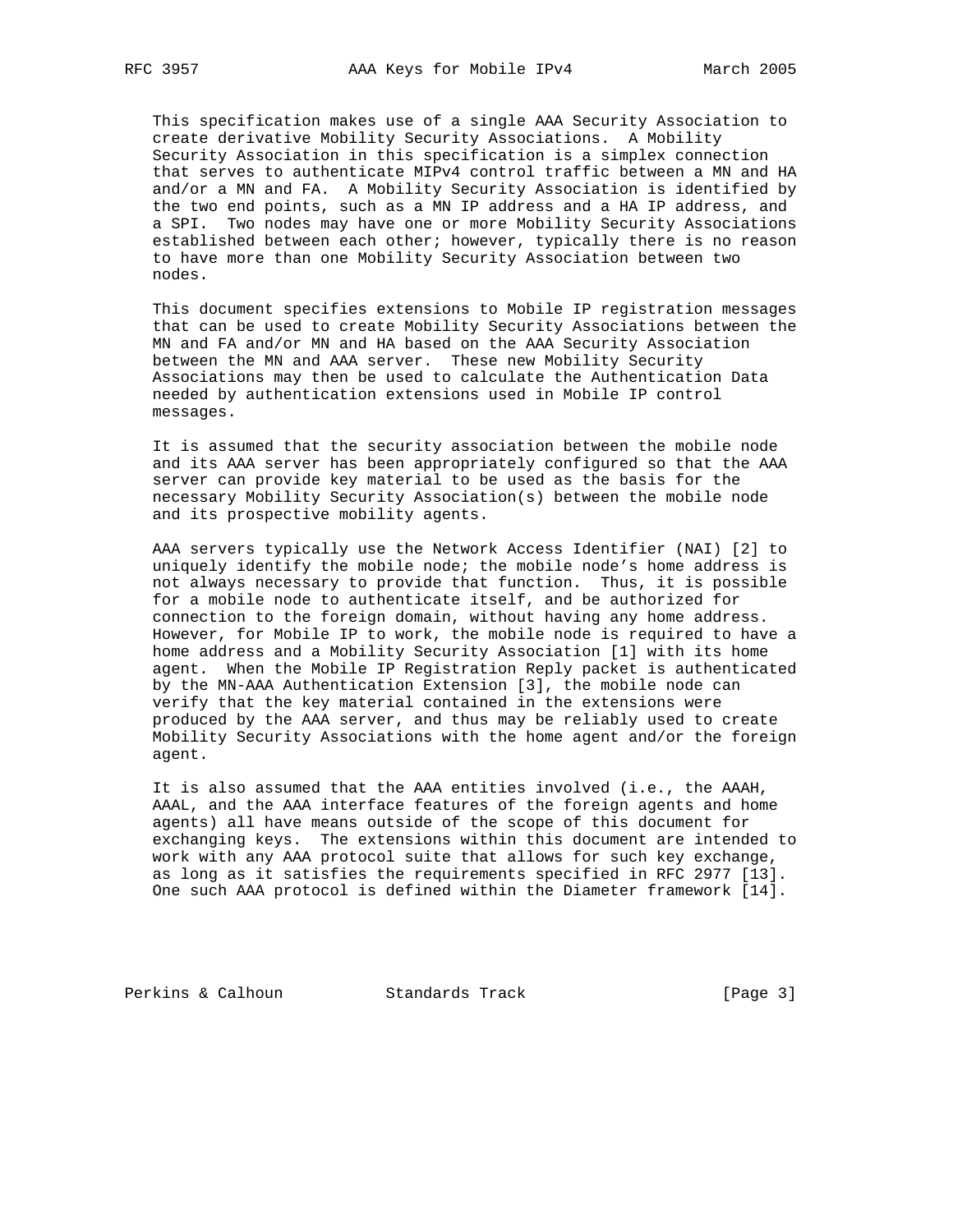2. Terminology

 The key words "MUST", "MUST NOT", "REQUIRED", "SHALL", "SHALL NOT", "SHOULD", "SHOULD NOT", "RECOMMENDED", "MAY", and "OPTIONAL" in this document are to be interpreted as described in [4].

- AAA Authentication, Authorization, and Accounting (see [10]).
- AAA entity A network node processing AAA messages according to the requirements for AAA protocols (see [10]).
- AAA Security Association

 A security association between a AAA entity and another node needing the services of that AAA entity. In this document all AAA Security Associations are between a mobile node and its home AAA server (AAAH). A mobile node's AAA Security Association with its home AAA server (AAAH) may be based either on the mobile node's IP address or on its NAI [2]. The key is referred to as "AAA-key" in this specification.

- Key A number, kept secret. Only nodes in possession of the key have any hope of using the security transform to obtain correct results.
- Key Generation Nonce Nonce data used for the purpose of creating a key.
- Mobility Security Association

 A Mobility Security Association is a simplex connection that applies security services to RFC 3344 MIPv4 control traffic between a MN and HA (or MN and FA) using RFC 3344 Authentication Extensions. A Mobility Security Association is uniquely identified by the peer source and destination IP addresses and an SPI. Two nodes may have one or more Mobility Security Associations; however, typically there is no reason to have more than one Mobility Security Association between two nodes, except as a transient condition during re-keying events.

Registration Key

 A key used in the MN-FA or MN-HA Mobility Security Association. A registration key is typically only used once or a very few times, and only for the purposes of verifying a small volume of Authentication data.

Perkins & Calhoun Standards Track [Page 4]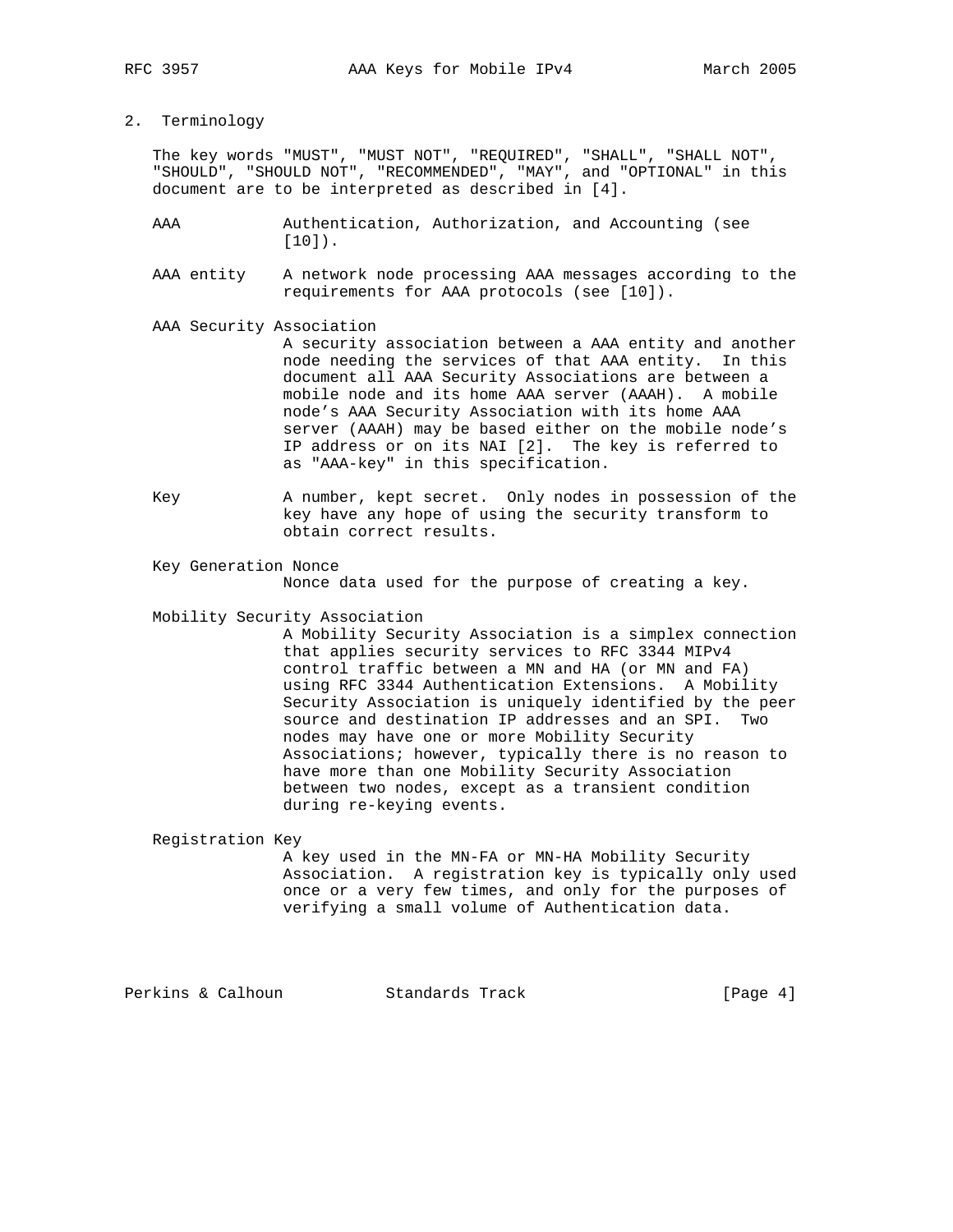Security Algorithm

 A set of rules for using input data and a secret key for producing data for use in security protocols.

SPI Security Parameters Index. The SPI is an arbitrary 32-bit value that assists in the identification of an AAA, IP, or Mobility Security Association.

 Other terminology is used as defined in the base Mobile IP specification [1]. Furthermore, in order to simplify the discussion, we have used the word "Extension" instead of "Subtype of the Generalized Extension" in many cases. So, for instance, instead of using the phrase "The MN-FA Key Generation Nonce From AAA Subtype of the Generalized MN-FA Key Generation Nonce Reply Extension", we would instead use the phrase "The MN-FA Key Generation Nonce From AAA Extension".

3. Overview of Operations with Key Generation Nonce Extensions

 When a mobile node depends on an AAA infrastructure to obtain authorization for network connectivity and Mobile IP registration, it may lack any pre-existing Mobility Security Associations with either its home agent, or the foreign agent controlling the access to the foreign network. The extensions defined in this document allow a AAA entity to supply key material to mobile nodes to be used as the basis of its Mobility Security Association with mobile agents. The AAA entity that will act on these extensions is part of the AAA infrastructure, and is typically identified within the foreign domain by methods outside the scope of this specification (see appendix A).

 The key material may be requested by the mobile node in new extensions (defined below) to Mobile IP Registration Request messages, and supplied to the mobile node in extensions to the Mobile IP Registration Reply messages. Alternatively, the AAA server MAY provide unsolicited key material via mobility agents to mobile nodes; the mobile node MUST then calculate new keys and update or create its relevant Mobility Security Association. The method by which key material is supplied to the mobility agents themselves is out of scope for this document, and would depend on the particular details of the security architecture for the AAA servers in the foreign and home domains (see RFC 2977 and appendix A). For the purposes of this document, we assume that there is a suitable AAA infrastructure available to the home and foreign agents, and that the mobile node does have an AAA Security Association with at least one AAA server in its home domain.

Perkins & Calhoun Standards Track [Page 5]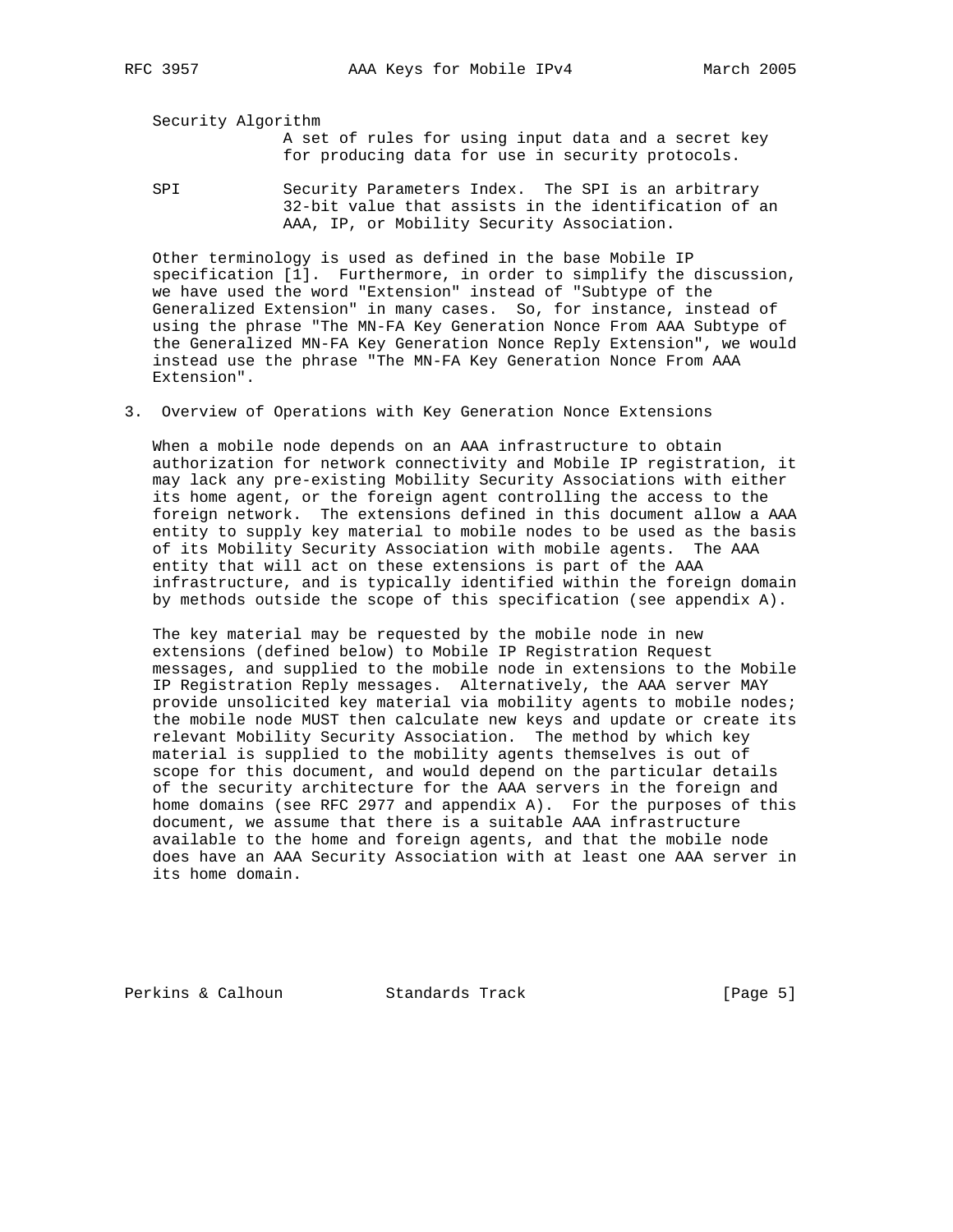When a mobile node travels away from home, it may not have a Mobility Security Association with its home agent, perhaps because it does not yet have a home address [5]. The protocol and messages in this document are intended to facilitate the following operations which may occur between the mobile node, foreign agent, home agent, and AAA servers in the visited (local) domain (Authentication, Authorization and Accounting Local or AAAL) and in the home domain (Authentication, Authorization, and Accounting Home or AAAH). In the following sequence of messages, the only message flows specified in this document are the Registration Request between the mobile node and the foreign agent, and Registration Reply between the foreign agent and the mobile node. The other messages described here result from the presumed action of the AAA entities as described in RFC 2977. See also appendix B.

- 1. If the mobile node does not have a Mobility Security Association with the foreign agent, it SHOULD include an MN-FA Key Generation Nonce Request extension (see Section 6.1) as part of its Registration Request that it sends to the Foreign Agent.
- 2. If the mobile node does not have a Mobility Security Association with the home agent, it MUST add an MN-HA Key Generation Nonce Request extension (see Section 6.3) as part of its Registration Request that it sends to the Foreign Agent.
- 3. If one or more AAA Key Generation Nonce Request extensions were added, the mobile node MUST add the MN-AAA Authentication extension to its Registration Request.
- 4. By action of the foreign agent, which is presumed to be also a AAA entity, the mobile node's key requests and authentication data are transferred to the local AAA server (AAAL), typically after reformatting to fit into the appropriate AAA messages, which are out of scope for this document.
- 5. After the information within the MN-AAA Authentication extension is verified by the AAA server in the home domain (AAAH), it then also generates the key material that has been requested by the mobile node, for the necessary Mobility Security Associations.
- 6. The respective keys for the Mobility Security Associations are distributed to the Home Agent and Foreign Agent via the AAA protocol.
- 7. The mobile node receives the Registration Reply message from the Foreign Agent.

Perkins & Calhoun Standards Track [Page 6]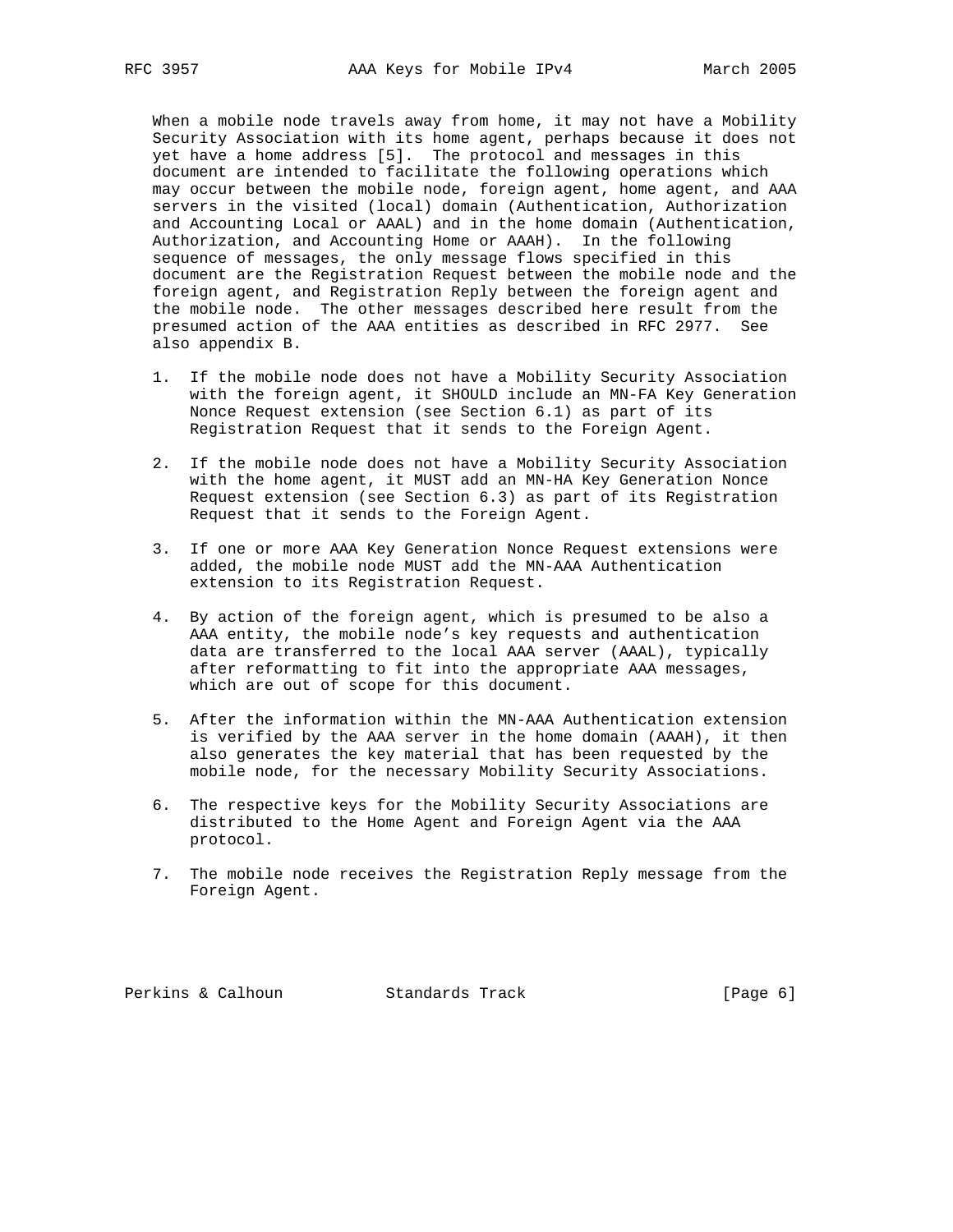- 8. If a MN-HA Key Generation Nonce Request From AAA extension is present in the Registration Request message, then the mobile node MUST create or update its Mobility Security Association with the Home Agent indicated in the corresponding Registration Reply, using the key computed from the key material in the MN-HA Key Generation Nonce From AAA extension. In this case, if no MN-HA Key Generation Nonce Reply extension is present, the mobile node MUST discard the Registration Reply.
- 9. Using its (perhaps newly created) Mobility Security Association with the home agent, the mobile node authenticates the Registration Reply message by checking the Authentication Data in the Mobile-Home Authentication extension. If the check fails, the MN MUST discard the Registration Reply and the new Mobility Security Association, reverting to the old Mobility Security Association with the home agent, if any.
- 10. If the Registration Reply passes authentication and contains a MN-FA Key Generation Nonce From AAA extension (see section 6.2), the mobile node generates the registration key using the Key Generation Nonce provided, according to its AAA Security Association with the AAA. The resulting registration key is used to establish the mobile node's Mobility Security Association with its foreign agent, and is used to compute the authentication data used in the Mobile-Foreign authentication extension.

 If verification of the Mobile-Foreign authentication extension fails, and if the MN-FA Key Generation Nonce Reply extension was not protected by another, valid authentication extension, the MN MUST discard the new Mobility Security Association, reverting to the old Mobility Security Association with the foreign agent, if any.

 Any registration reply containing the MN-HA Key Generation Nonce From AAA extension MUST also contain a subsequent Mobile Home Authentication extension, created using the generated MN-HA key. Similarly, a reply containing the MN-FA Key Generation Nonce From AAA extension MUST also contain a subsequent Mobile Foreign Authentication extension, created using the registration key.

4. Mobility Security Associations

 Mobility Security Associations between Mobile IP entities (mobile nodes, home agents, foreign agents) contain both the necessary cryptographic key information and a way to identify the cryptographic transform that uses the key to produce the authentication information that is present in the Mobile-Home Authentication extension or the Mobile-Foreign Authentication extension. In order for the mobile

Perkins & Calhoun Standards Track [Page 7]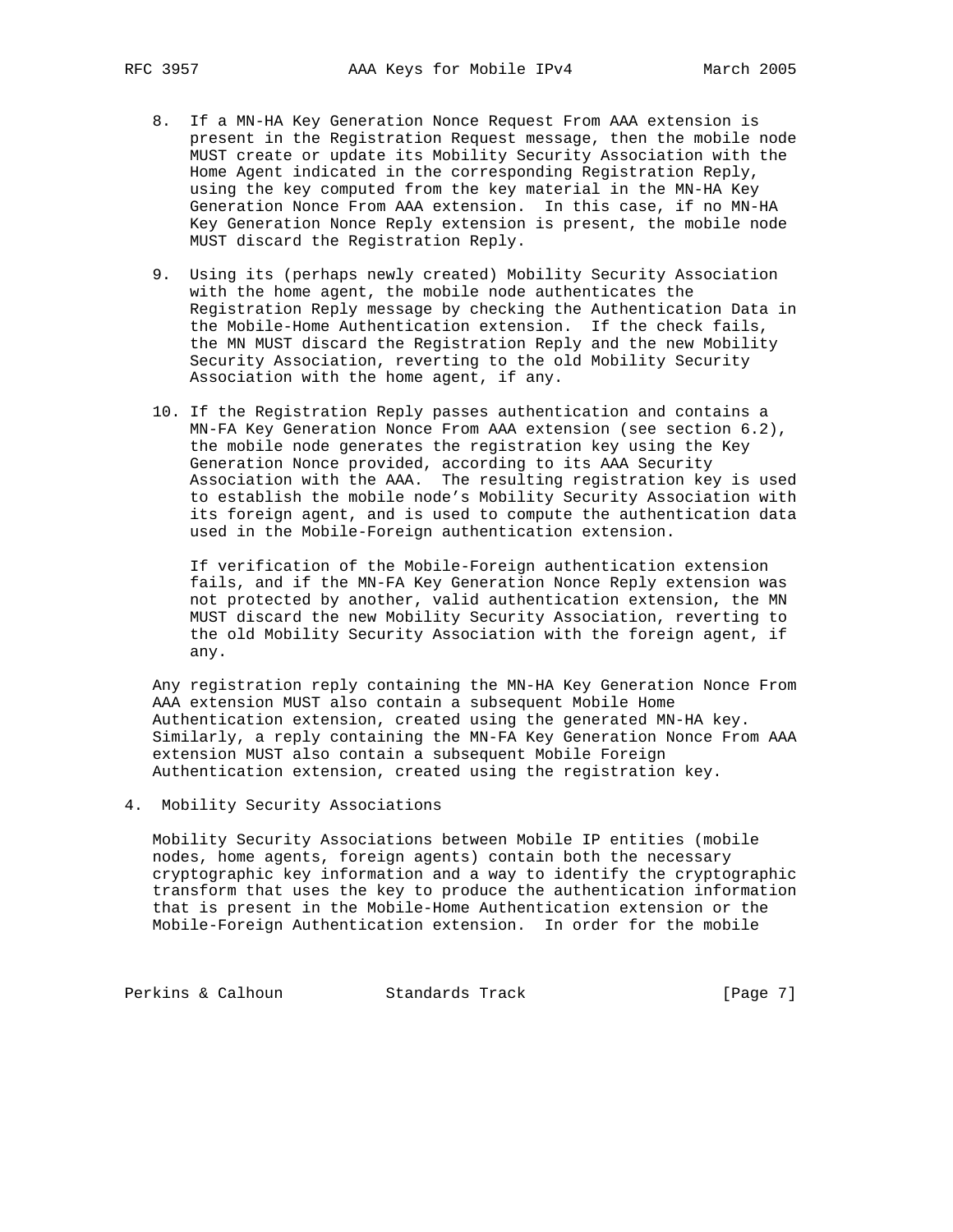node to make use of key material created by the AAA server, the mobile node also has to be able to identify and select the appropriate cryptographic transform that uses the key to produce the authentication.

 The transform identifiers are the same as those used in IPsec. They are tabulated in the list of Authentication Algorithms allowable as values for the "Attribute Type" (5) (i.e., "Authentication Algorithm"), one of the classifications in the tabulated Attribute Types for "IPsec Security Association Attributes". See http://www.iana.org/assignments/isakmp-registry for the full listing of all Attribute Types and other Attributes for IPsec Security Associations.

 Mobility Security Associations shared between mobile nodes and home agents also require a replay protection method. The following table contains the supported replay detection methods.

| Replay Method | Name        | Reference    |
|---------------|-------------|--------------|
|               |             |              |
| 0.1           | Reserved    |              |
|               | Timestamps  | RFC 3344 [1] |
|               | Nonces      | RFC 3344 [1] |
| $4 - 65535$   | Unallocated |              |

5. Key Generation Nonce Creation and Key Derivation

 This section contains the procedures followed in the creation of the Key Generation Nonce by AAA servers, and the key derivation procedures used by mobile nodes. Note that the AAA servers will also deliver the keys to the mobility agents (home agent, foreign agent) via the AAA protocol. AAA servers that follow these procedures will produce results that can be understood by mobile nodes. The mobility agents will faithfully transcribe the results into the appropriate Mobile IP extensions.

 The following example uses HMAC-SHA1 [6]. All mobile nodes and mobility agents implementing Mobile IP [1] and implementing the extensions specified in this document MUST implement HMAC-SHA1 [1]. Other message authentication codes or keyed hash functions MAY also be used. The particular algorithm used is configured as part of the AAA Security Association between the MN and the AAAH server, which is in turn indexed by the AAA SPI.

Perkins & Calhoun Standards Track [Page 8]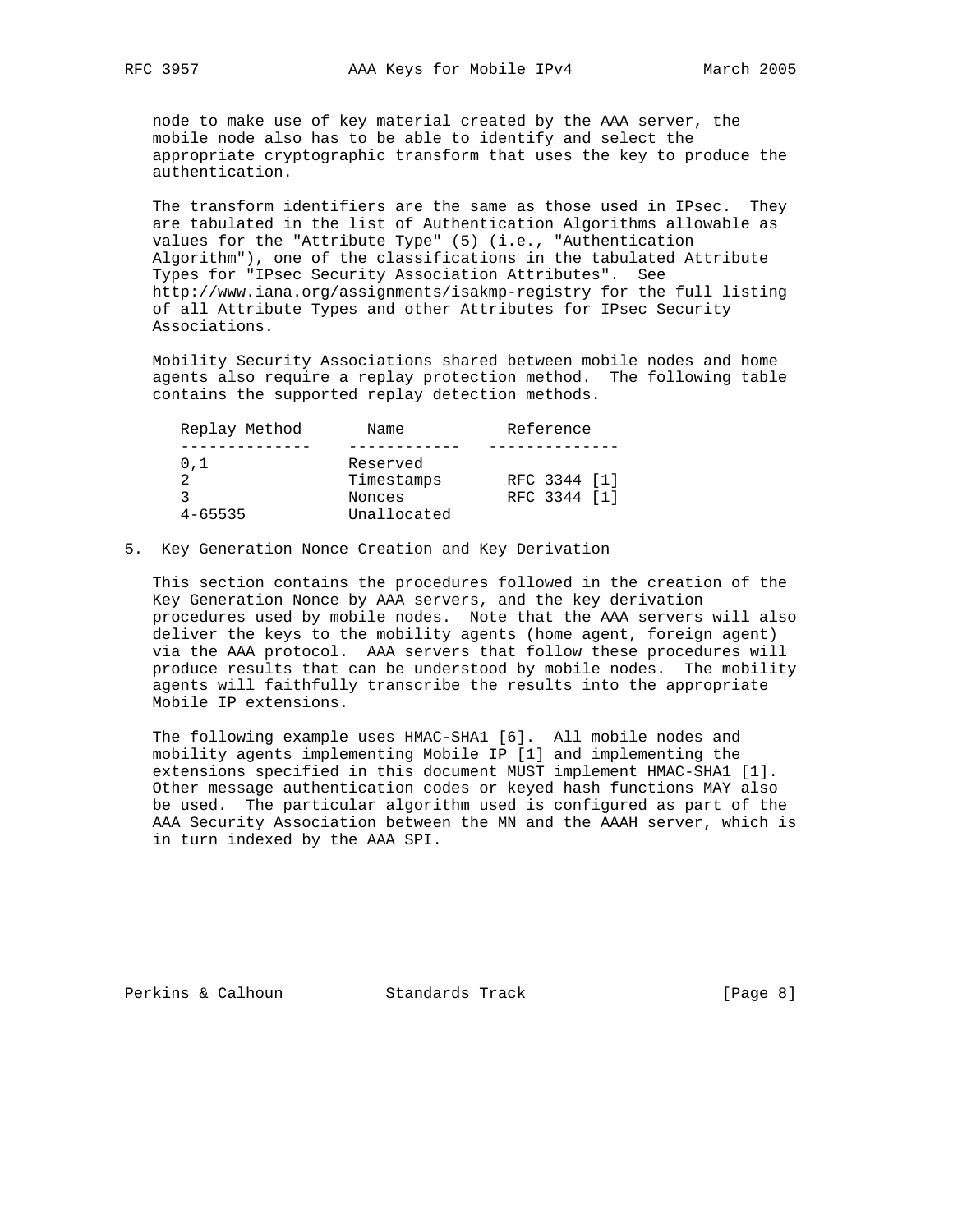The following steps are performed on the AAAH server:

- 1. The AAA server identifies the mobile node. If the NAI field is present in the Registration Request, then the NAI is used as the mobile node identifier. Otherwise, the Home Address field of the Registration Request is used.
- 2. The AAA server generates a random [7] value of at least 128 bits to be used as the Key Generation Nonce.
- 3. The AAA server inserts the random value into the Key Generation Nonce Reply extension in the "Key Generation Nonce" field.

The following steps are performed by the mobile node (here || represents concatenation):

1. The mobile node calculates

 key = HMAC-SHA1 (AAA-key, {Key Generation Nonce || mobile node identifier})

 Here the Key Generation Nonce is from the extension in the Registration Reply, and the mobile node identifier is the MN's NAI, if present in the Registration Request, or the Home Address from the Registration Request otherwise.

 2. The mobile node creates the Mobility Security Association(s), using the resulting key and the other relevant information in the Key Generation Nonce Extension.

 The secret key used within the HMAC-SHA1 computation is indicated by the AAA Security Association indexed by the AAA SPI, which has been previously configured as the basis for the AAA Security Association between the mobile node and the AAA server creating the key material.

6. Key Generation Extensions

 This section defines new Extensions to Mobile IP Registration Requests and Replies [1].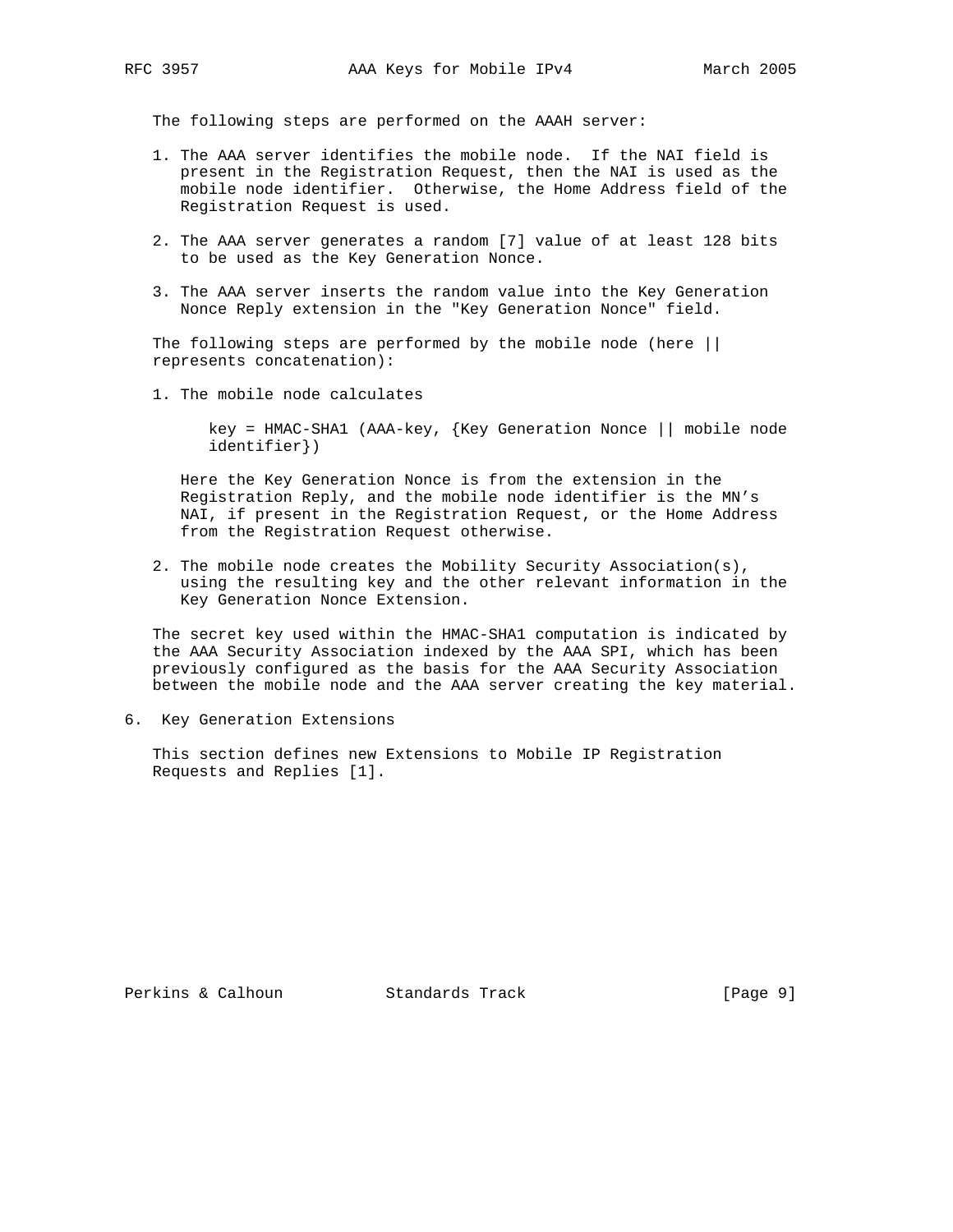6.1. Generalized MN-FA Key Generation Nonce Request Extension

 Figure 1 illustrates the Generalized MN-FA Key Generation Nonce Request Extension (MN-FA KeyGen Request for short).

0  $1$  2 3 0 1 2 3 4 5 6 7 8 9 0 1 2 3 4 5 6 7 8 9 0 1 2 3 4 5 6 7 8 9 0 1 +-+-+-+-+-+-+-+-+-+-+-+-+-+-+-+-+-+-+-+-+-+-+-+-+-+-+-+-+-+-+-+-+ | Type | Subtype | Length | +-+-+-+-+-+-+-+-+-+-+-+-+-+-+-+-+-+-+-+-+-+-+-+-+-+-+-+-+-+-+-+-+ | Mobile Node SPI | +-+-+-+-+-+-+-+-+-+-+-+-+-+-+-+-+-+-+-+-+-+-+-+-+-+-+-+-+-+-+-+-+ | MN-FA Key Generation Nonce Request Subtype Data ... +-+-+-+-+-+-+-+-+-+-+-+-+-+-+-+-+-+-+-+-+-+-+-+-+-+-+-+-+-+-+-+-+

 Figure 1: The Generalized Mobile IP MN-FA Key Generation Nonce Request Extension

Type 40 (not skippable) (see [1] and section 8)

- Subtype A number assigned to identify the way in which the MN-FA Key Generation Nonce Request Subtype Data is to be used when generating the registration key.
- Length The 16-bit Length field indicates the length of the extension. It is equal to the number of bytes in the MN-FA Key Generation Nonce Request Subtype Data plus 4 (for the Mobile Node SPI field).
- Mobile Node SPI The Security Parameters Index that the mobile node will assign for the Mobility Security Association created for use with the registration key.
- MN-FA Key Generation Nonce Request Subtype Data Data needed to carry out the creation of the registration key on behalf of the mobile node.

 The MN-FA KeyGen Request defines a set of extensions, identified by subtype, which may be used by a mobile node in a Mobile IP Registration Request message to request that some other entity create a Registration Key for use by the mobile node with the mobile node's new foreign agent.

Perkins & Calhoun Standards Track [Page 10]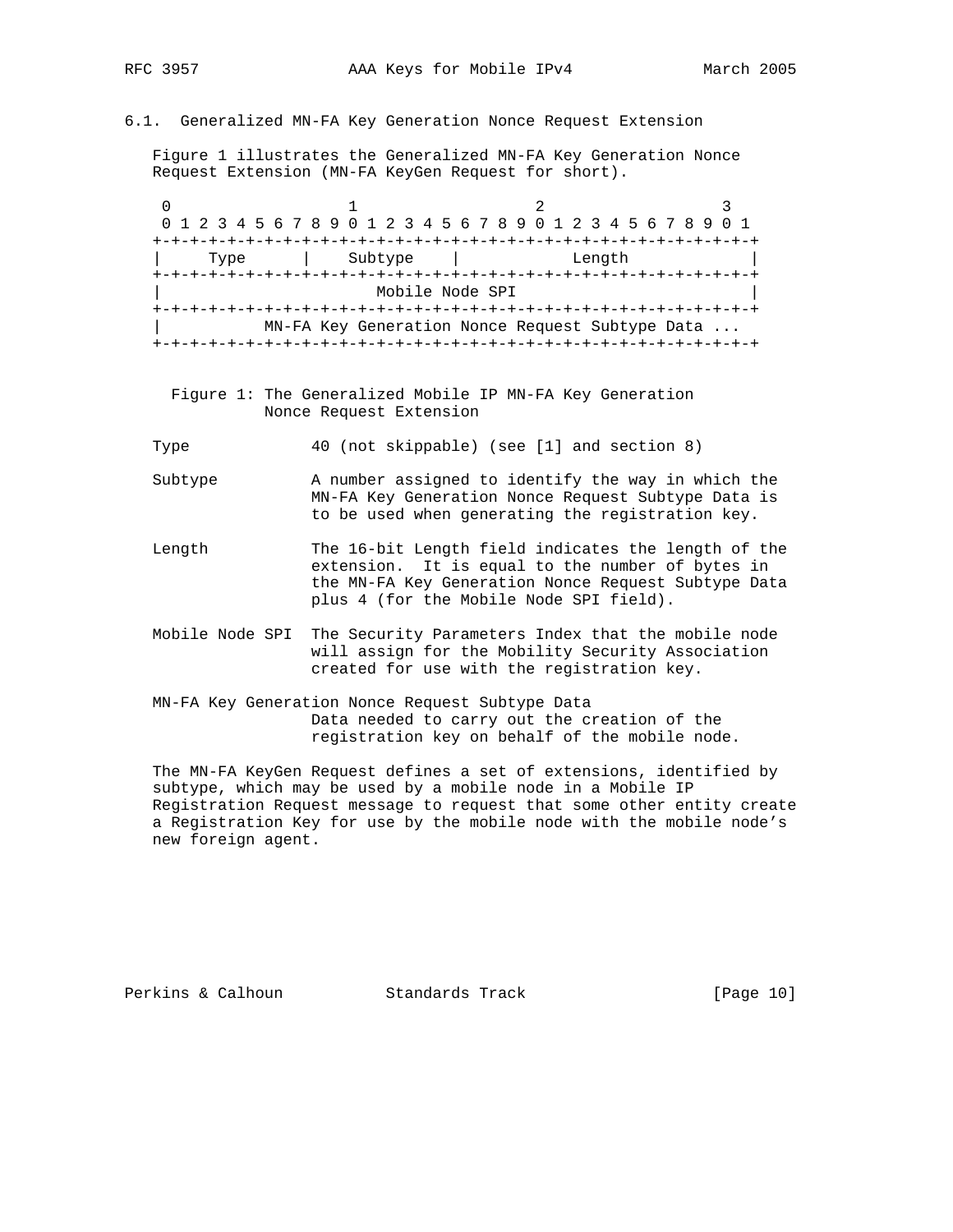This document defines the subtype 1 for the MN-FA Key Generation Nonce >From AAA Request (MN-FA AAA KeyGen Request for short). The MN-FA AAA KeyGen Request has a zero-length Subtype Data field and MUST appear in the Registration Request before the MN-AAA Authentication extension.

## 6.2. Generalized MN-FA Key Generation Nonce Reply Extension

 The Generalized MN-FA Key Generation Nonce Reply extension (MN-FA KeyGen Reply for short) supplies keying material requested by the MN-FA KeyGen Request extension. Figure 2 illustrates the format of the Generalized MN-FA Key Generation Nonce Reply Extension.

0  $1$  2 3 0 1 2 3 4 5 6 7 8 9 0 1 2 3 4 5 6 7 8 9 0 1 2 3 4 5 6 7 8 9 0 1 +-+-+-+-+-+-+-+-+-+-+-+-+-+-+-+-+-+-+-+-+-+-+-+-+-+-+-+-+-+-+-+-+ | Type | Subtype | Length | +-+-+-+-+-+-+-+-+-+-+-+-+-+-+-+-+-+-+-+-+-+-+-+-+-+-+-+-+-+-+-+-+ MN-FA Key Generation Nonce Reply Subtype Data ... +-+-+-+-+-+-+-+-+-+-+-+-+-+-+-+-+-+-+-+-+-+-+-+-+-+-+-+-+-+-+-+-+

> Figure 2: The Generalized Mobile IP MN-FA Key Generation Nonce Reply Extension

Type 41 (not skippable) (see [1] and section 8)

- Subtype A number assigned to identify the way in which the MN-FA Key Generation Nonce Reply Subtype Data is to be used to obtain the registration key.
- Length The 16-bit Length field is equal to the number of bytes in the MN-FA Key Generation Nonce Reply Subtype Data.
- MN-FA Key Generation Nonce Reply Subtype Data An encoded copy of the keying material, along with any other information needed by the recipient to create the designated Mobility Security Association.

 For each subtype, the format of the MN-FA Key Generation Nonce Reply Subtype Data has to be separately defined according to the particular method required to set up the Mobility Security Association.

 For the subtype defined in this document, the MN-FA Key Generation Nonce supplied in the data for a subtype of this extension may come as a result of a request which was sent using a subtype of the Generalized MN-FA Key Generation Nonce Request Extension. In such

Perkins & Calhoun Standards Track [Page 11]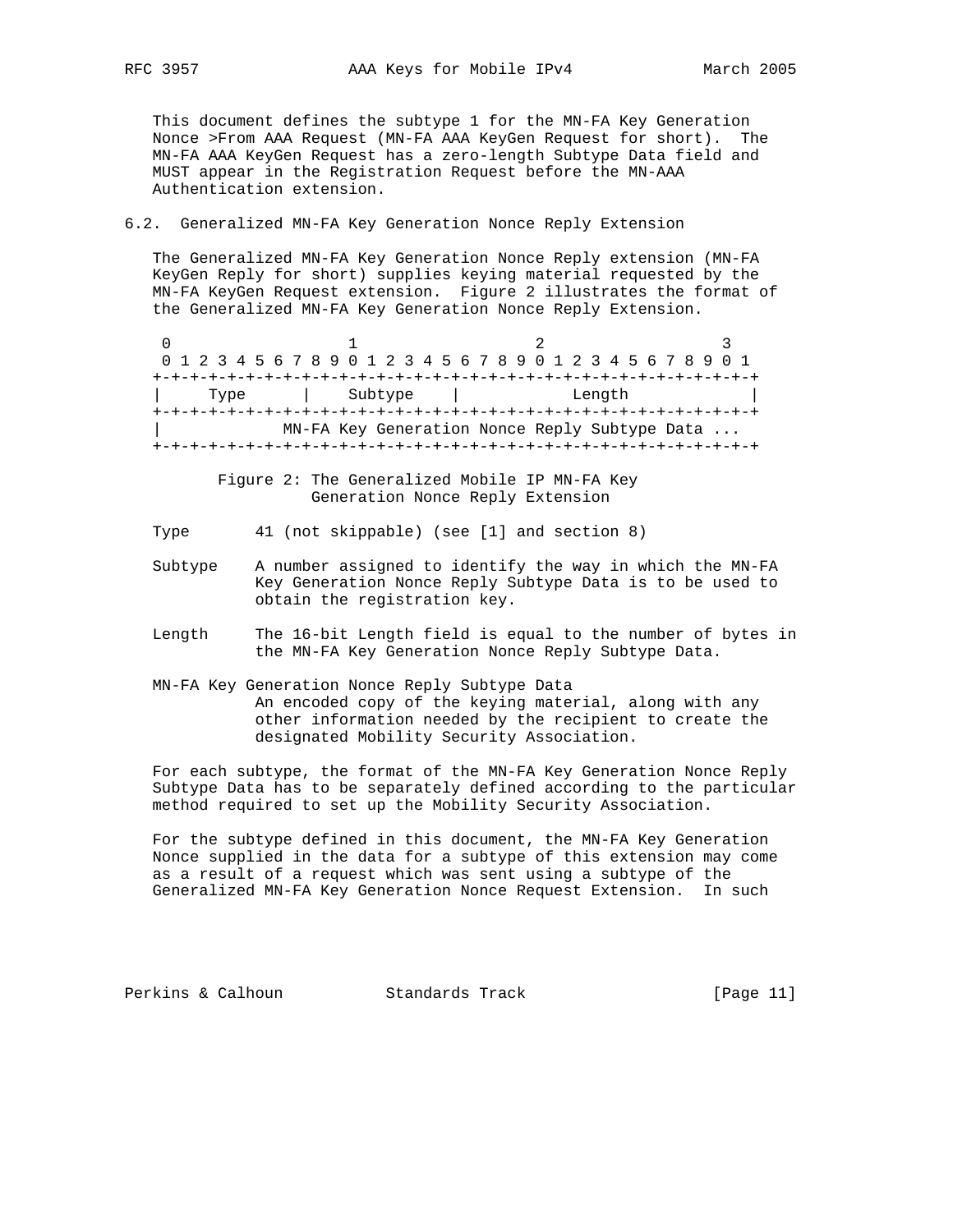cases, the SPI to be used when employing the Mobility Security Association defined by the registration key is the same as given in the original request.

 Once the mobile node creates the Mobility Security Association with the foreign agent, by using the transform indexed by the AAA SPI, it stores that Mobility Security Association indexed by the FA SPI in its list of Mobile Security Associations.

 If the foreign agent receives a Registration Reply that has no MN-FA Key Generation Nonce Reply extension, and if it has no existing Mobility Security Association with the mobile node, the foreign agent MAY change the Code value of the Registration Reply to MISSING\_MN\_FA (see section 7), effectively causing the registration to fail.

 This document defines subtype 1 of the MN-FA KeyGen Reply for the MN-FA Key Generation Nonce From AAA extension (MN-FA AAA KeyGen Reply for short), shown in figure 3.

| 0 1 2 3 4 5 6 7 8 9 0 1 2 3 4 5 6 7 8 9 0 1 2 3 4 5 6 7 8 9 |  |  |                      |  |  |  |  |          |  |  |  |  |  |                      |  |  |
|-------------------------------------------------------------|--|--|----------------------|--|--|--|--|----------|--|--|--|--|--|----------------------|--|--|
|                                                             |  |  |                      |  |  |  |  |          |  |  |  |  |  |                      |  |  |
|                                                             |  |  |                      |  |  |  |  | Lifetime |  |  |  |  |  |                      |  |  |
|                                                             |  |  |                      |  |  |  |  |          |  |  |  |  |  |                      |  |  |
|                                                             |  |  |                      |  |  |  |  | AAA SPI  |  |  |  |  |  |                      |  |  |
|                                                             |  |  |                      |  |  |  |  |          |  |  |  |  |  |                      |  |  |
|                                                             |  |  |                      |  |  |  |  | FA SPI   |  |  |  |  |  |                      |  |  |
|                                                             |  |  |                      |  |  |  |  |          |  |  |  |  |  |                      |  |  |
|                                                             |  |  | Algorithm Identifier |  |  |  |  |          |  |  |  |  |  | Key Generation Nonce |  |  |
|                                                             |  |  |                      |  |  |  |  |          |  |  |  |  |  |                      |  |  |

 Figure 3: The MN-FA Key Generation Nonce From AAA Subtype-Specific Data

- lifetime This field indicates the duration of time (in seconds) for which the keying material used to create the registration key is valid.
- AAA SPI A 32-bit opaque value, indicating the SPI that the mobile node must use to determine the transform to use for establishing the Mobility Security Association between the mobile node and its prospective foreign agent.
- FA SPI The SPI for the Mobility Security Association to the FA that the mobile node creates using the Key Generation Nonce.

Perkins & Calhoun Standards Track [Page 12]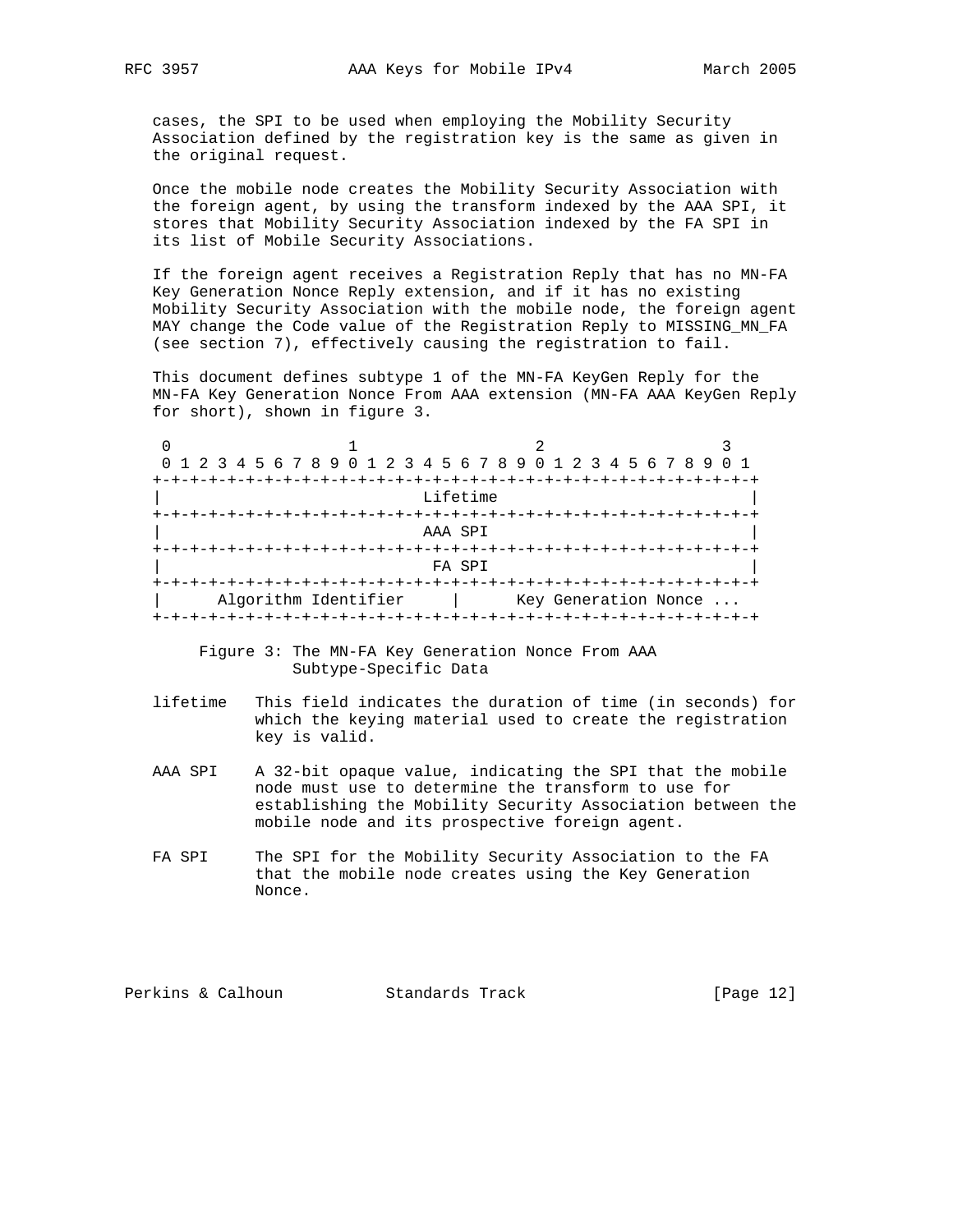Algorithm Identifier

 This field indicates the transform to be used (stored as part of the Mobility Security Association with the foreign agent, and selected from among the values in the "Authentication Algorithm" table cited in section 4), for future computations of the Mobile-Foreign Authentication Extension.

 Key Generation Nonce A random [7] value of at least 128 bits.

 The MN-FA AAA KeyGen Reply extension MUST appear in the Registration Reply before the Mobile-Foreign Authentication extension.

 The Key Generation Nonce is provided by the AAA server for use by the mobile node in creating the registration key, which is used to secure future Mobile IP registrations with the same foreign agent.

6.3. Generalized MN-HA Key Generation Nonce Request Extension

 Figure 4 illustrates the Generalized MN-HA Key Generation Nonce Request Extension (MN-HA KeyGen Request for short).

Type 42 (not skippable) (see [1] and section 8)

Subtype a number assigned to identify the way in which the MN-HA Key Generation Nonce Request Subtype Data is to be used when generating the registration key.

 Length The 16-bit Length field indicates the length of the extension. It is equal to the number of bytes in the MN-HA Key Generation Nonce Request.

|      | 0 1 2 3 4 5 6 7 8 9 0 1 2 3 4 5 6 7 8 9 0 1 2 3 4 5 6 7 8 9 0 1 |        |  |  |  |  |  |
|------|-----------------------------------------------------------------|--------|--|--|--|--|--|
|      |                                                                 |        |  |  |  |  |  |
| Type | Subtype                                                         | Length |  |  |  |  |  |
|      |                                                                 |        |  |  |  |  |  |
|      | Mobile Node SPI                                                 |        |  |  |  |  |  |
|      |                                                                 |        |  |  |  |  |  |
|      | MN-HA Key Generation Nonce Request Subtype Data                 |        |  |  |  |  |  |
|      |                                                                 |        |  |  |  |  |  |
|      |                                                                 |        |  |  |  |  |  |

 Figure 4: The Generalized Mobile IP MN-HA Key Generation Nonce Request Extension

Subtype Data plus 4 (for the Mobile Node SPI field).

Perkins & Calhoun Standards Track [Page 13]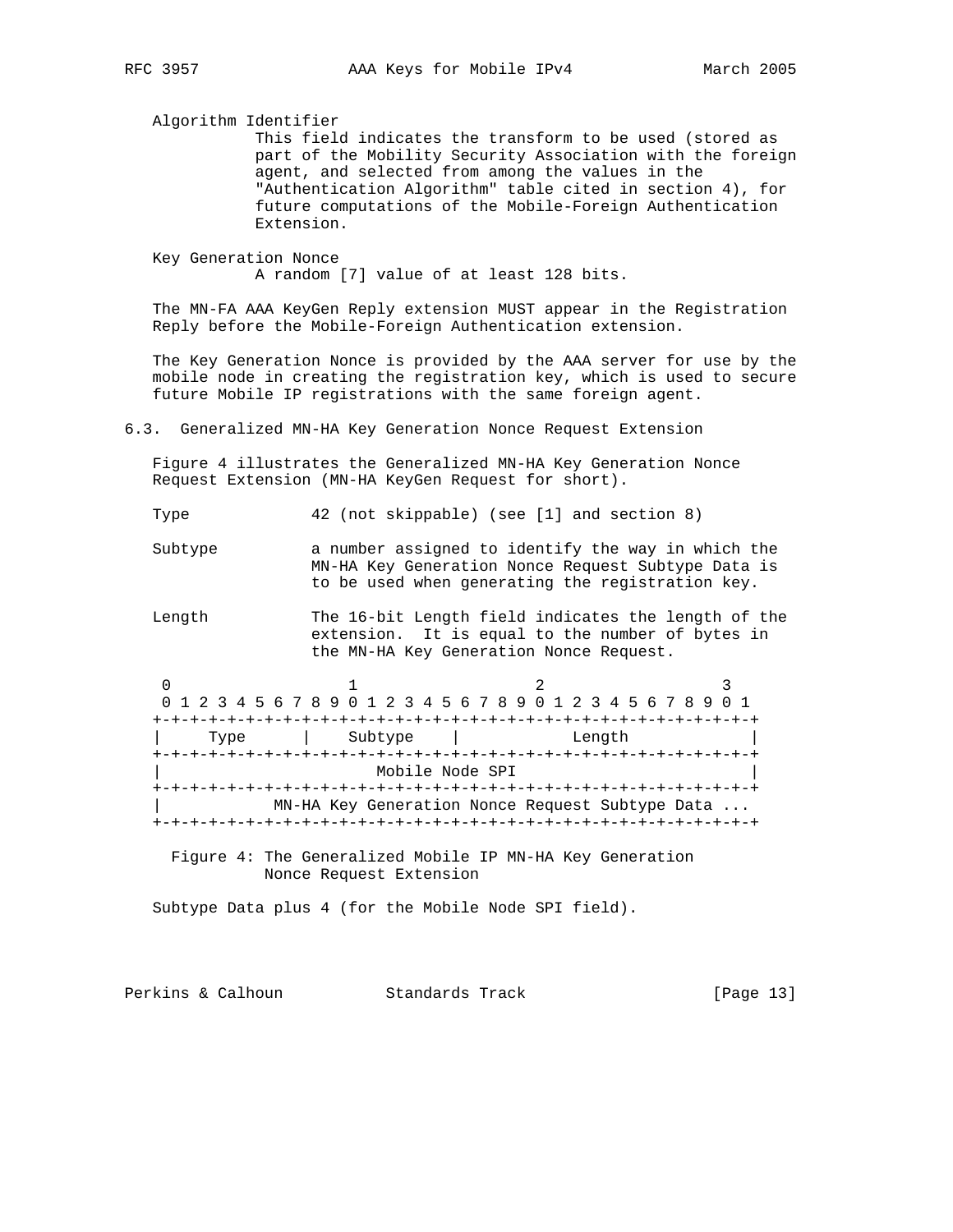- Mobile Node SPI The Security Parameters Index that the mobile node will assign for the Mobility Security Association created for use with the registration key.
- MN-HA Key Generation Nonce Request Subtype Data Data needed to carry out the creation of the MN-HA key on behalf of the mobile node.

 The MN-HA KeyGen Request Extension defines a set of extensions, identified by subtype, which may be used by a mobile node in a Mobile IP Registration Request message to request that some other entity create an MN-HA key for use by the mobile node with the mobile node's new home agent.

 This document defines the subtype 1 for the MN-HA Key Generation Nonce from AAA Request (MN-HA AAA KeyGen Request for short). The MN-HA AAA KeyGen Request has a zero-length Subtype Data field and MUST appear in the Registration Request before the MN-AAA Authentication extension.

6.4. Generalized MN-HA Key Generation Nonce Reply Extension

 The Generalized MN-HA Key Generation Nonce Reply extension (MN-HA KeyGen Reply for short) supplies keying material requested by the MN-HA KeyGen Request extension. Figure 5 illustrates the format of the Generalized MN-HA Key Generation Nonce Reply Extension.

0  $1$  2 3 0 1 2 3 4 5 6 7 8 9 0 1 2 3 4 5 6 7 8 9 0 1 2 3 4 5 6 7 8 9 0 1 +-+-+-+-+-+-+-+-+-+-+-+-+-+-+-+-+-+-+-+-+-+-+-+-+-+-+-+-+-+-+-+-+ | Type | Subtype | Length | +-+-+-+-+-+-+-+-+-+-+-+-+-+-+-+-+-+-+-+-+-+-+-+-+-+-+-+-+-+-+-+-+ Lifetime +-+-+-+-+-+-+-+-+-+-+-+-+-+-+-+-+-+-+-+-+-+-+-+-+-+-+-+-+-+-+-+-+ MN-HA Key Generation Nonce Reply Subtype Data ... +-+-+-+-+-+-+-+-+-+-+-+-+-+-+-+-+-+-+-+-+-+-+-+-+-+-+-+-+-+-+-+-+

> Figure 5: The Generalized Mobile IP MN-HA Key Generation Nonce Reply Extension

Type 43 (not skippable) (see [1] and section 8)

 Subtype a number assigned to identify the way in which the MN-HA Key Generation Nonce Reply Subtype Data is to be used to obtain the MN-HA key.

Perkins & Calhoun Standards Track [Page 14]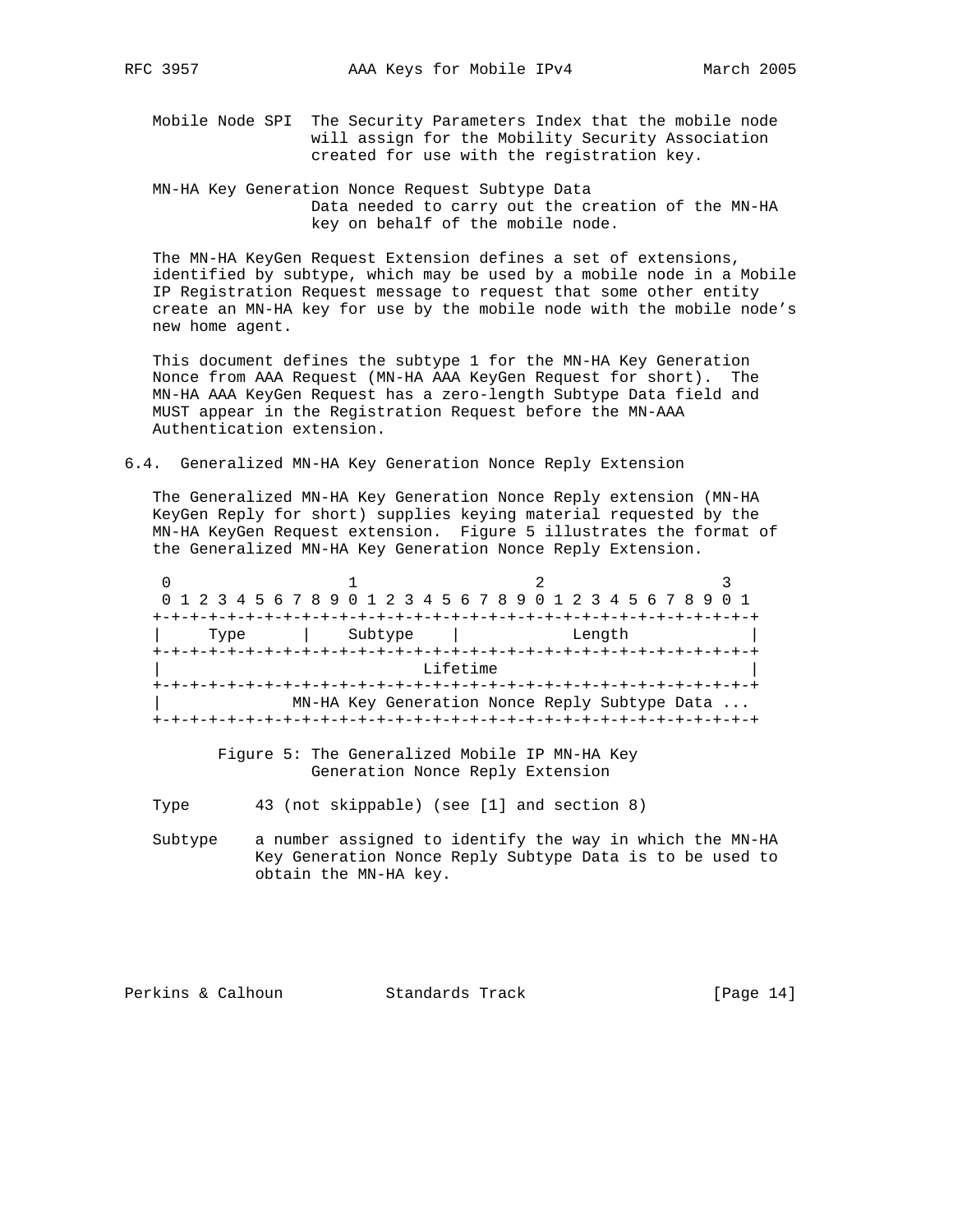- Length The 16-bit Length field indicates the length of the extension. It is equal to the number of bytes in the MN- HA Key Generation Nonce Reply Subtype Data plus 4 (for the Lifetime field).
- Lifetime This field indicates the duration of time (in seconds) for which the MN-HA key is valid.
- MN-HA Key Generation Nonce Reply Subtype Data Data used to derive the MN-HA key, along with any other information needed by the mobile node to create the designated Mobility Security Association with the home agent.

 For each subtype, the format of the MN-HA Key Generation Nonce Reply Subtype Data has to be separately defined according to the particular method required to set up the Mobility Security Association.

 This document defines subtype 1 of the MN-HA KeyGen Reply for the MN-HA Key Generation Nonce From AAA extension (MN-HA AAA KeyGen Reply for short), shown in figure 6.

|                      | 0 1 2 3 4 5 6 7 8 9 0 1 2 3 4 5 6 7 8 9 0 1 2 3 4 5 6 7 8 9 0 1 |  |
|----------------------|-----------------------------------------------------------------|--|
|                      |                                                                 |  |
|                      | AAA SPI                                                         |  |
|                      |                                                                 |  |
|                      | HA SPI                                                          |  |
|                      | +-+-+-+-+-+-+                                                   |  |
| Algorithm Identifier | Replay Method                                                   |  |
|                      |                                                                 |  |
|                      | Key Generation Nonce                                            |  |
|                      |                                                                 |  |

 Figure 6: The MN-HA Key Generation Nonce From AAA Subtype-Specific Data

- AAA SPI A 32-bit opaque value, indicating the SPI that the mobile node must use to determine the transform to use for establishing the Mobility Security Association between the mobile node and its home agent.
- HA SPI The SPI for the Mobility Security Association to the HA that the mobile node creates using the Key Generation Nonce.

Perkins & Calhoun Standards Track [Page 15]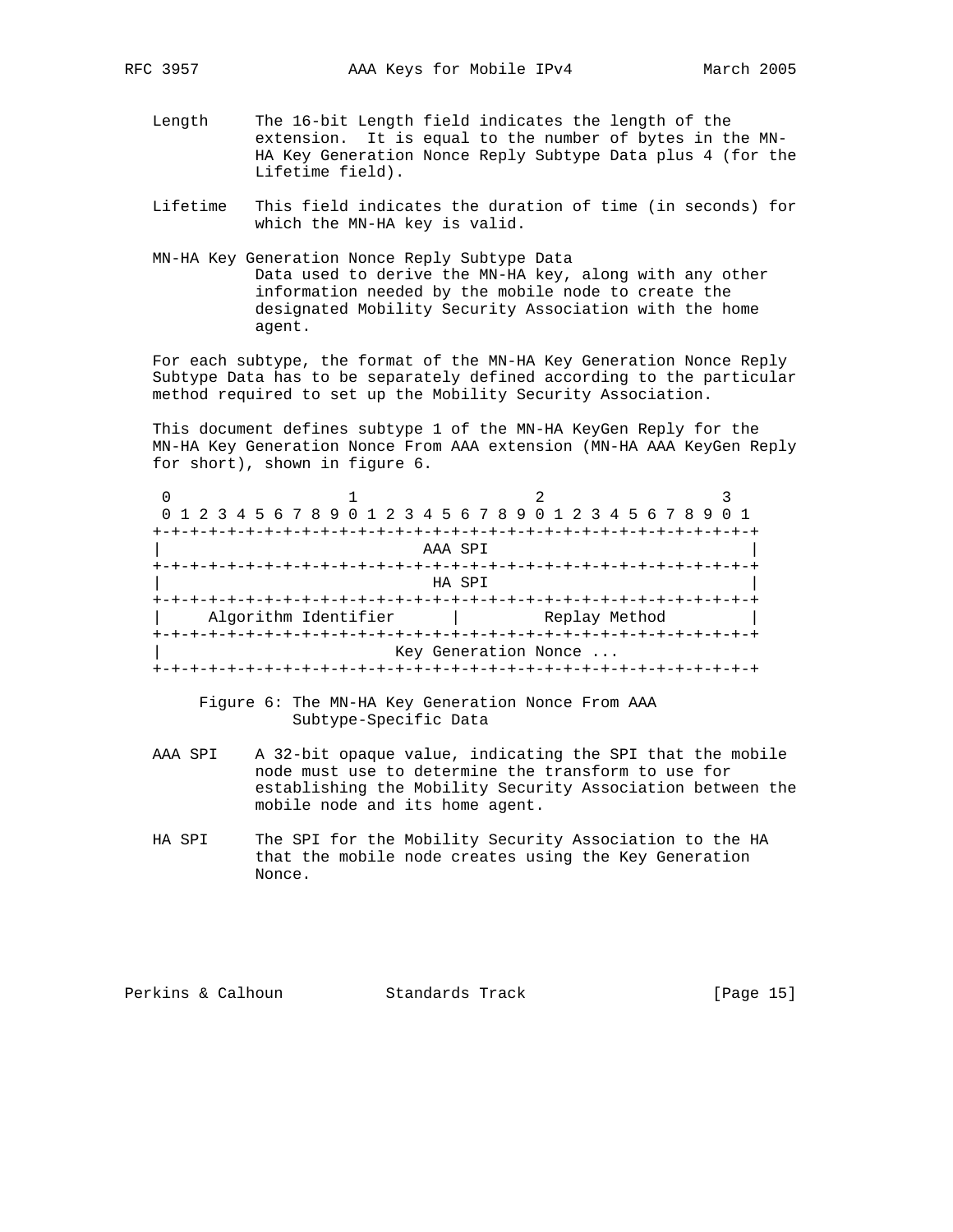Algorithm Identifier This field indicates the transform to be used for future computations of the Mobile-Home Authentication Extension (see section 4).

Replay Method

 This field contains the replay method to be used for future Registration messages (see section 4).

Key Generation Nonce

A random [7] value of at least 128 bits.

 The MN-HA AAA KeyGen Reply subtype-specific data is shown in figure 6. The Mobile Node calculates the MN-HA key using the Key Generation Nonce provided by the AAA server. The calculation proceeds by using the key shared between the mobile node and the AAA server that has previously been configured for securing all such communication requirements with the AAA server which will be contacted within the AAA infrastructure (see appendix A). The MN-HA key is intended for use by the mobile node to secure future Mobile IP registrations with its home agent. The MN-HA AAA KeyGen Reply extension MUST appear in the Registration Reply before the MN-HA Authentication extension.

 Once the mobile node creates the MN-HA Key, by using the transform specified in the AAA SPI, it stores the HA Security Information indexed by the HA SPI in its list of Mobile Security Associations. The mobile node uses the Identification field data from the Registration Reply as its initial synchronization data with the home agent.

# 7. Error Values

 Each entry in the following table contains the name of the Code [1] value to be returned in a Registration Reply, the value for that Code, and the section in which the error is first mentioned in this specification.

| Error Name    |     | Value Section |
|---------------|-----|---------------|
|               |     |               |
| MISSING MN FA | 107 | 6.2           |

#### 8. IANA Considerations

 This document defines 4 new extensions (see Section 6) taken from the (non-skippable) numbering space defined for Mobile IP registration extensions defined in RFC 3344 [1] as extended in RFC 2356 [8]. The values for these extensions are:

Perkins & Calhoun Standards Track [Page 16]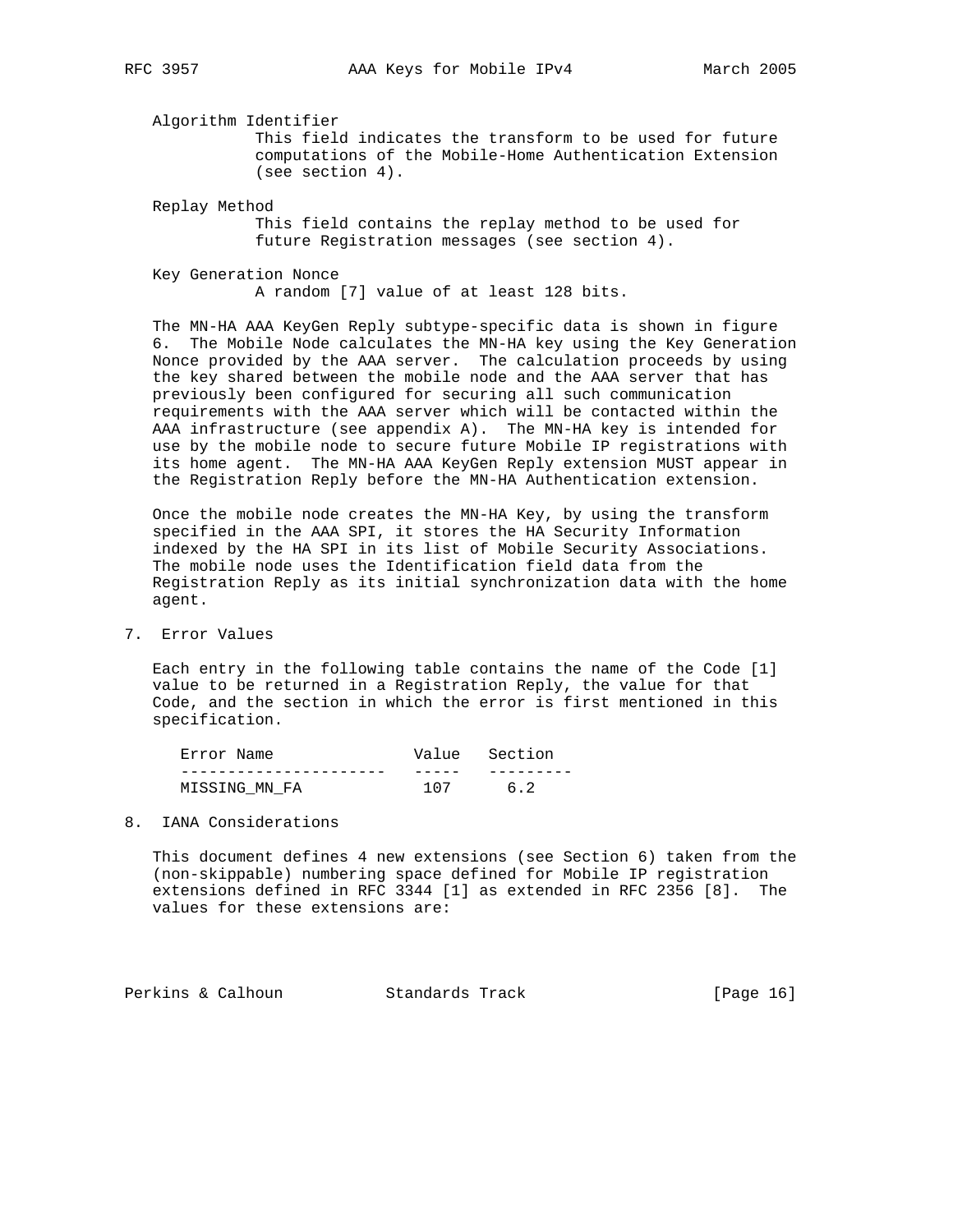Name **Value** Section --------------------- ------- --------- MN-FA-KeyGen Request 40 6.1 MN-FA-KeyGen Reply 41 6.2 MN-HA-KeyGen Request 42 6.3 MN-HA-KeyGen Reply  $43$  6.4

 IANA has created and will maintain a new registry for the KeyGen Request/Reply subtypes. The initial contents of the registry is a single entry for the subtypes defined in this document:

Name Value Section ----------------------------- ------- --------- KeyGen Request/Reply from AAA 1 6

 New subtypes for these two registries are assigned through Standards Action as defined in [9].

 IANA has assigned a code value for error MISSING\_MN\_FA, listed in section 7. This value has been taken from the space of error values conventionally associated with rejection by the foreign agent (i.e., 64-127).

 IANA has created and will maintain a namespace for the Replay Method Identifier. This specification makes use of 2 and 3; all other values other than zero (0) and (1) are available for assignment, pending review and approval by a Designated Expert [9].

9. Security Considerations

 The extensions in this document are intended to provide the appropriate level of security for Mobile IP entities (mobile node, foreign agent, and home agent) to calculate the Authentication Data needed by authentication extensions used with Mobile IP registration messages. The Mobility Security Associations resulting from use of these extensions do not offer any higher level of security than what is already implicit in use of the AAA Security Association between the mobile node and the AAAH. In order to deny any adversary the luxury of unbounded time to analyze and break the secrecy of the AAA Security Association between the mobile node and the AAA server, that AAA Security Association MUST be refreshed periodically.

 The provisioning and refreshing of the AAA key in the MN and AAA server is outside the scope of this document.

 Since the Reply extensions defined in this specification only carry Key Generation Nonces, which are used to derive keys, they do not expose any data that could be used in an attack aimed at recovering

Perkins & Calhoun Standards Track [Page 17]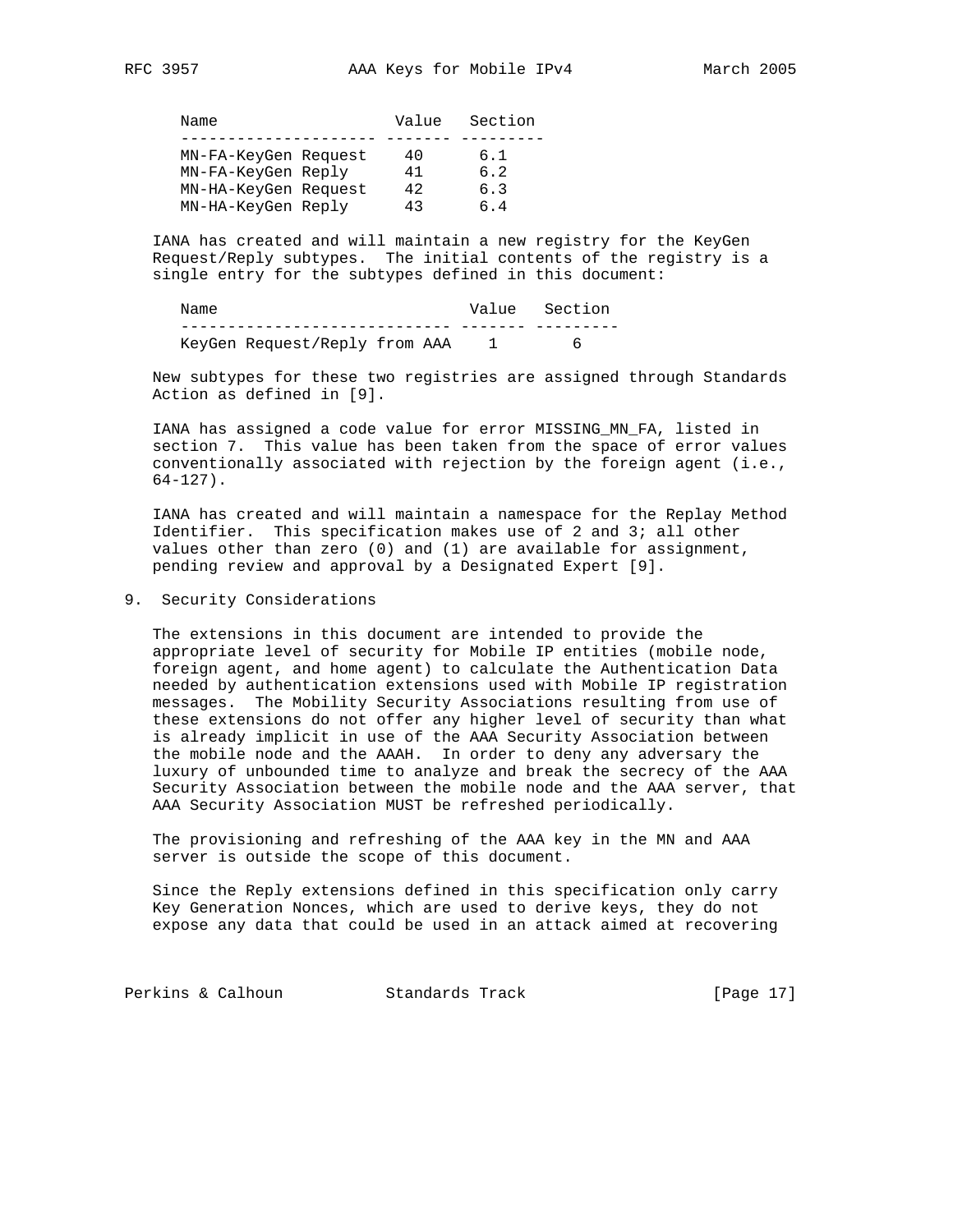the key shared between the mobile node and the AAA. The authors do not believe this specification introduces any new security vulnerability.

10. Acknowledgements

 Thanks to Fredrik Johansson, Tom Hiller, and the members of the IESG for their useful comments. Thanks especially to Tom Hiller who has contributed many textual improvements to later revisions of this document.

- 11. References
- 11.1. Normative References
	- [1] Perkins, C., Ed., "IP Mobility Support for IPv4", RFC 3344, August 2002.
	- [2] Aboba, B. and M. Beadles, "The Network Access Identifier", RFC 2486, January 1999.
	- [3] Perkins, C. and P. Calhoun, "Mobile IPv4 Challenge/Response Extension", RFC 3012, November 2000.
	- [4] Bradner, S., "Key words for use in RFCs to Indicate Requirement Levels", BCP 14, RFC 2119, March 1997.
	- [5] Calhoun, P. and C. Perkins, "Mobile IP Network Access Identifier Extension for IPv4", RFC 2794, March 2000.
	- [6] Krawczyk, H., Bellare, M., and R. Canetti, "HMAC: Keyed-Hashing for Message Authentication", RFC 2104, February 1997.
	- [7] Eastlake, D., Crocker, S., and J. Schiller, "Randomness Recommendations for Security", RFC 1750, December 1994.
	- [8] Montenegro, G. and V. Gupta, "Sun's SKIP Firewall Traversal for Mobile IP", RFC 2356, June 1998.
	- [9] Narten, T. and H. Alvestrand, "Guidelines for Writing an IANA Considerations Section in RFCs", BCP 26, RFC 2434, October 1998.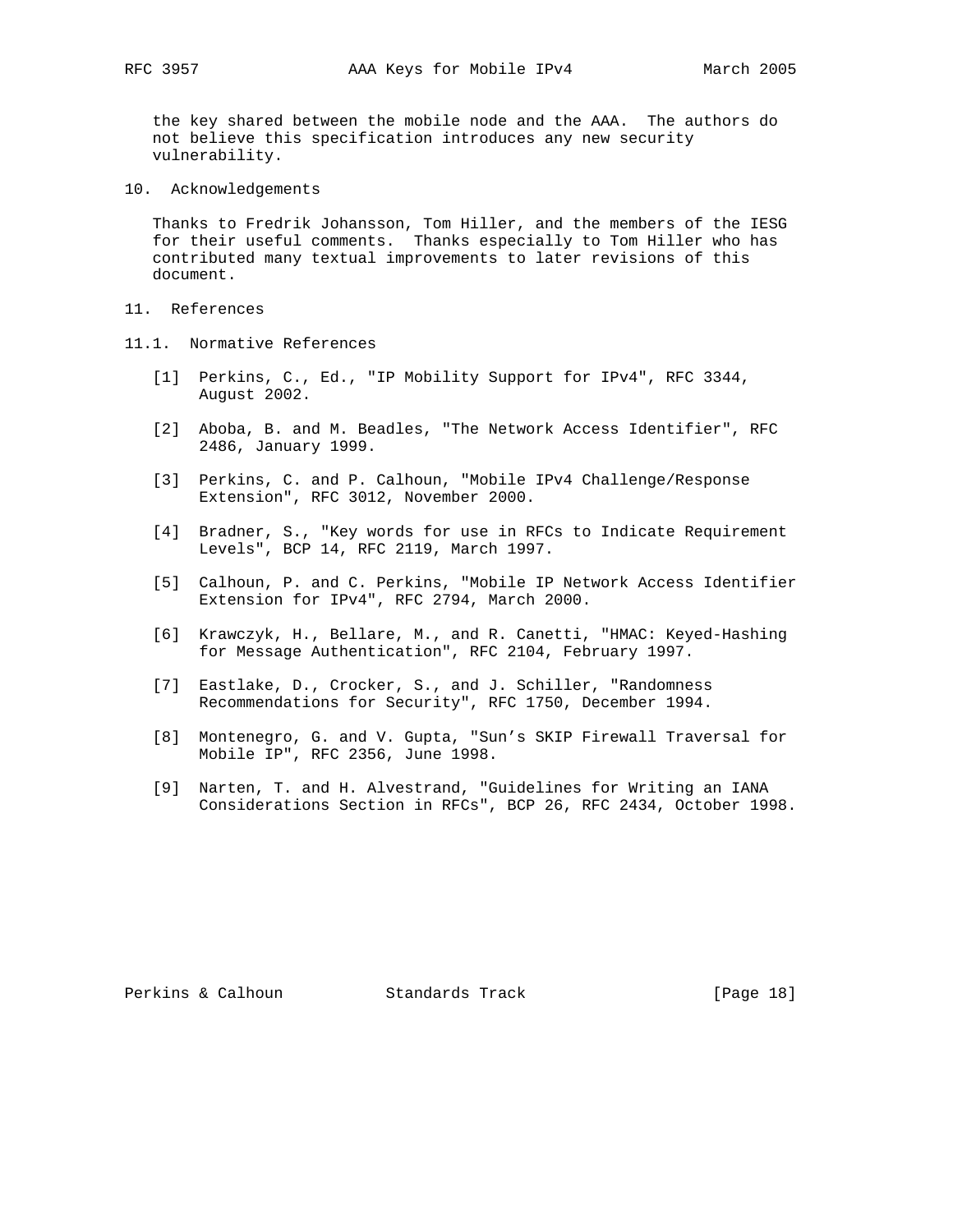# 11.2. Informative References

- [10] Mitton, D., St.Johns, M., Barkley, S., Nelson, D., Patil, B., Stevens, M., and B. Wolff, "Authentication, Authorization, and Accounting: Protocol Evaluation", RFC 3127, June 2001.
- [11] Rigney, C., Willens, S., Rubens, A., and A. Simpson, "Remote Authentication Dial In User Service (RADIUS)", RFC 2865, June 2000.
- [12] Calhoun, P., Loughney, J., Guttman, E., Zorn, G., and J. Arkko, "Diameter Base Protocol", RFC 3588, September 2003.
- [13] Glass, S., Hiller, T., Jacobs, S., and C. Perkins, "Mobile IP Authentication, Authorization, and Accounting Requirements", RFC 2977, October 2000.
- [14] Calhoun, P. and C. Perkins, "DIAMETER mobile IP extensions", Work in Progress, February 2004.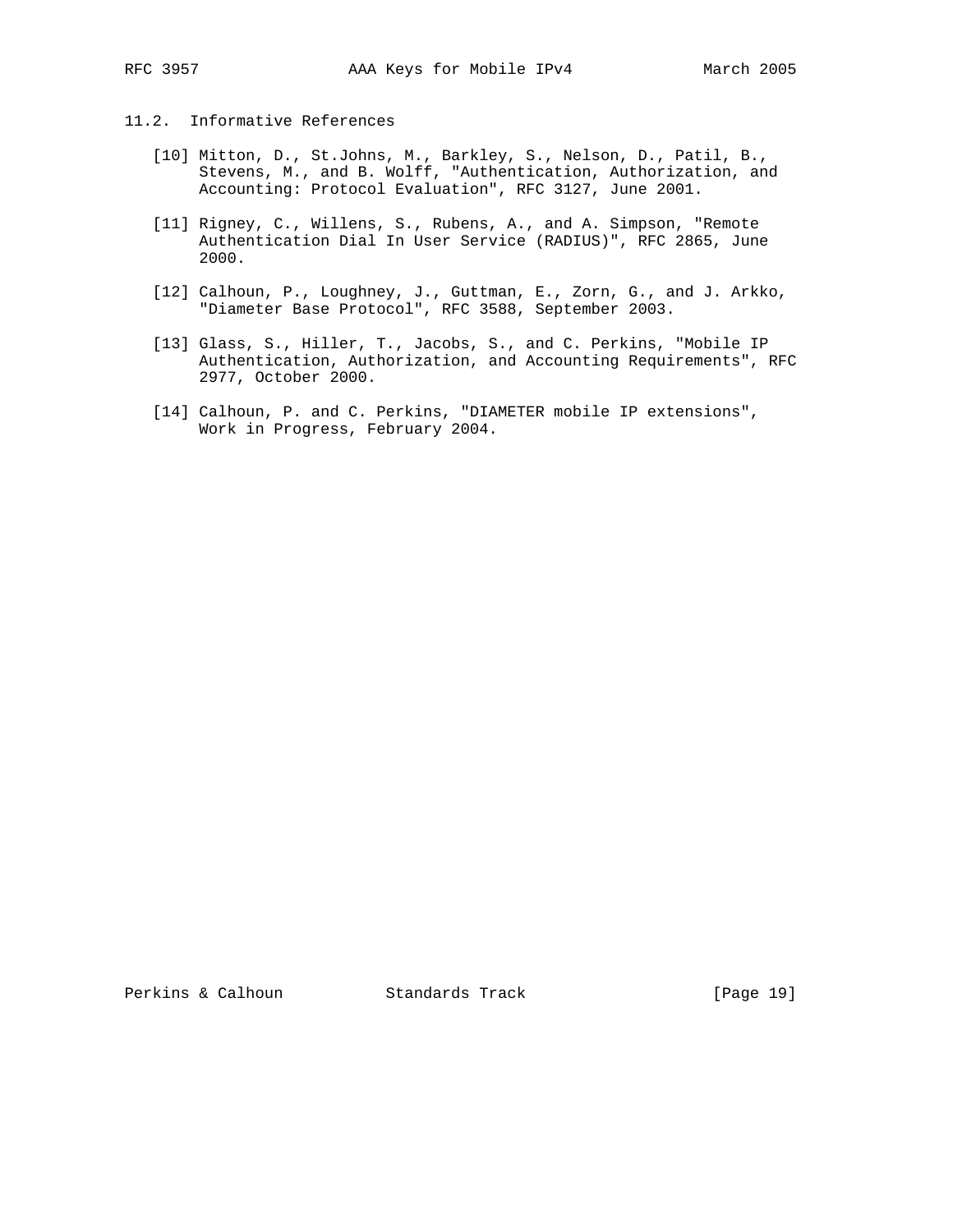# Appendix A. AAA Infrastructure

 In this appendix, we attempt to capture the main features of a basic model for operation of AAA servers that is assumed for understanding of the use of the Mobile IP registration extensions described in this document. This information has been adapted from the discussion in RFC 2977 [13].

 Within the Internet, a mobile node belonging to one administrative domain (called the home domain) often needs to use resources provided by another administrative domain (called the foreign domain). A foreign agent that handles the mobile node's Registration Request is likely to require that the mobile node provide some credentials that can be authenticated before access to the resources is permitted. These credentials may be provided as part of the Mobile-AAA Authentication extension [3], relying on the existence of an AAA infrastructure such as is described in this section, and also described in RFC 2977 and RFC 3012 [3]. Such credentials are typically managed by entities within the mobile node's home domain. They may be also used for setting up secure communications with the mobile node and the foreign agent, or between the mobile node and its home agent if necessary.



Figure 7: AAA Servers in Home and Local Domains

 The foreign agent often does not have direct access to the data needed to verify the credentials. Instead, the foreign agent is expected to consult an authority (typically in the same foreign domain) in order to request proof that the mobile node has acceptable credentials. Since the foreign agent and the local authority (AAAL) are part of the same administrative domain, they are expected to have

Perkins & Calhoun Standards Track [Page 20]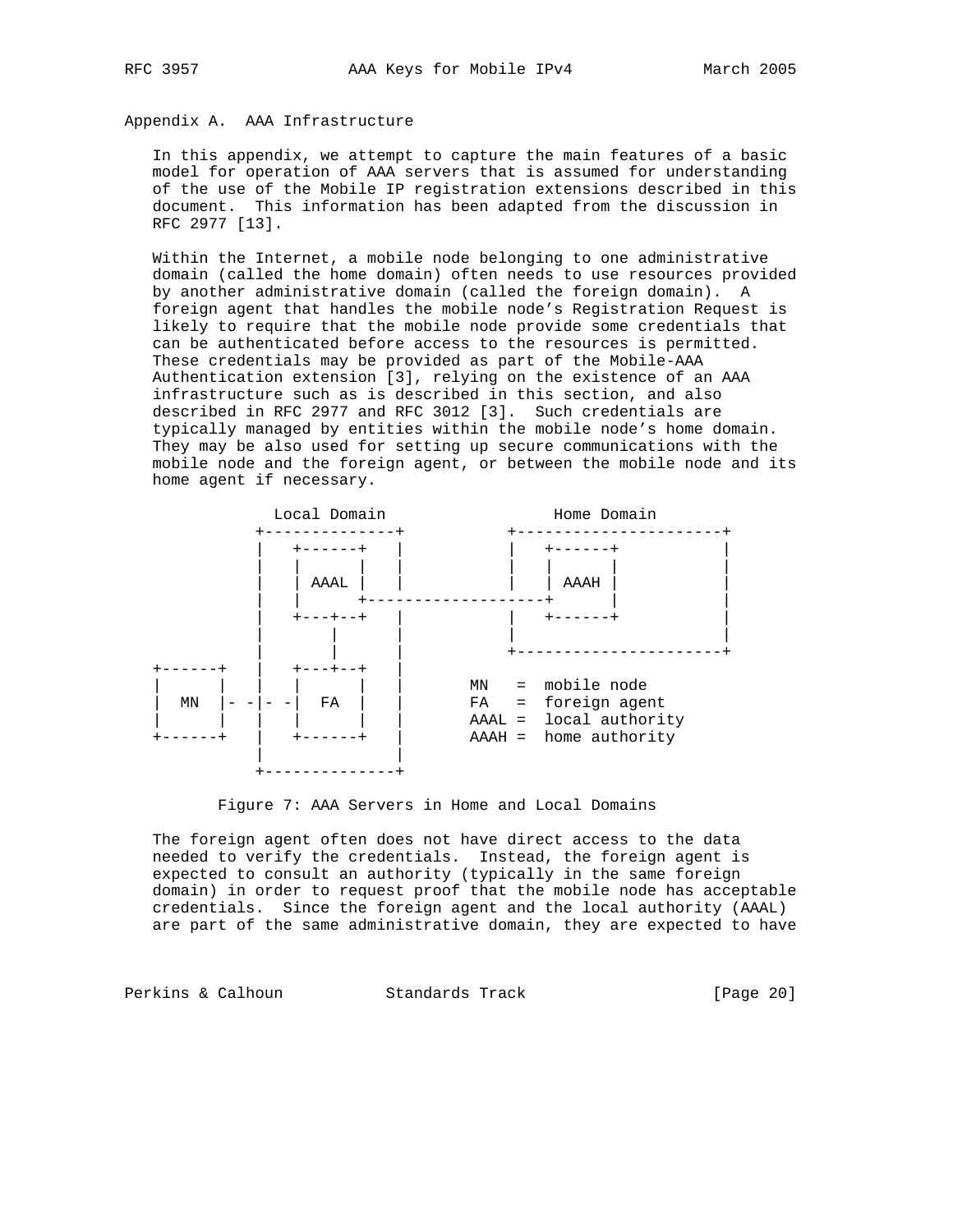established, or be able to establish for the necessary lifetime, a secure channel for the purposes of exchanging sensitive (access) information, and keeping it private from (at least) the visiting mobile node.

 The local authority (AAAL) itself may not have enough information stored locally to carry out the verification for the credentials of the mobile node. In contrast to the foreign agent, however, the AAAL is expected to be configured with enough information to negotiate the verification of mobile node credentials with its home domain. The home and foreign domains should be configured with sufficient IP Security Associations (i.e., IPsec) and access controls so that they can negotiate the authorization, and also enable the mobile node to acquire Mobility Security Associations with the mobility agents within the foreign domain. For the purposes of the key exchanges specified within this document, the authorization is expected to depend only upon secure authentication of the mobile node's credentials.

 Once the authorization has been obtained by the local authority, and the authority has notified the foreign agent about the successful negotiation, the foreign agent can deliver the Registration Reply to the mobile node along with the key material.

 In figure 7, there might be many mobile nodes from many different Home Domains. Each Home Domain provides a AAAH that can check credentials originating from mobile nodes administered by that Home Domain. There is a security model implicit in figure 7, and it is crucial to identify the specific security associations assumed in the security model. These IP Security Associations are illustrated in figure 8, and are considered to be relatively long-lived security associations.

 First, it is natural to assume that the mobile node has an AAA Security Association with the AAAH, since that is roughly what it means for the mobile node to belong to the home domain.

 Second, from the model illustrated in figure 7 it is clear that AAAL and AAAH have to share an IP Security Association, because otherwise they could not rely on the authentication results, authorizations, nor even the accounting data which might be transacted between them. Requiring such bilateral IP Security Associations is, however, in the end not scalable; the AAA framework must provide for more scalable mechanisms, but the methods by which such a broker model is to be created are out of scope for this document. See RFC 2977 for more details.

Perkins & Calhoun Standards Track [Page 21]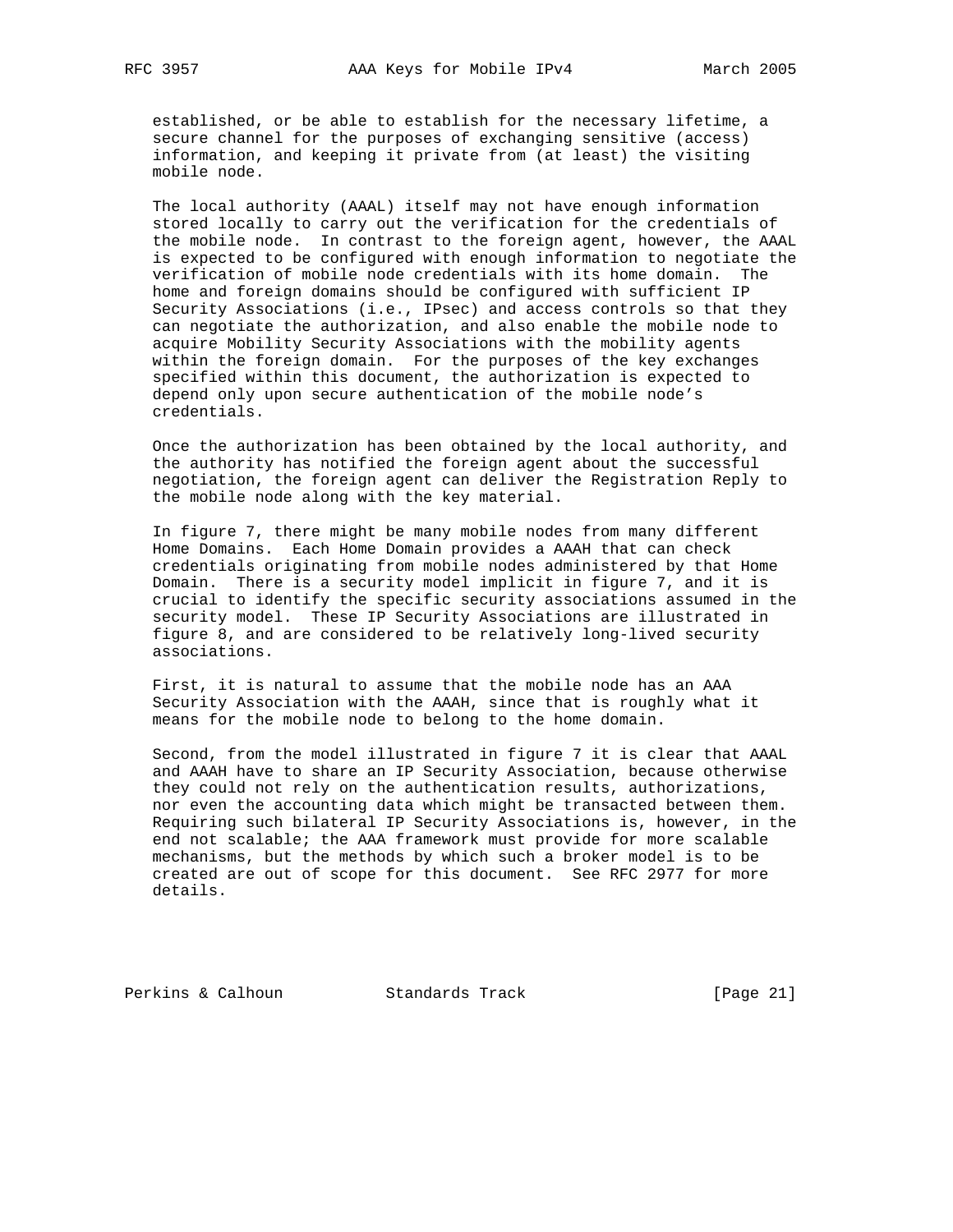Finally, from figure 7, it is clear that the foreign agent can naturally share an IP Security Association with the AAAL. This is necessary in order for the model to work because the foreign agent has to have a way to find out that it is permissible to allocate the local resources to the mobile node, and further to transmit any successful Registration Reply to the mobile node.

 Figure 8 illustrates the IP Security Associations we understand from our proposed model. Note that there may be, by mutual agreement between AAAL and AAAH, a third party inserted between AAAL and AAAH to help them arbitrate secure transactions in a more scalable fashion. The broker model which has been designed to enable such third-party processing should not have any effect on the Mobile IP extensions specified in this document, and so no description is provided here; see RFC 2977 [13] for more details.



Figure 8: IP Security Associations

 Nodes in two separate administrative domains (for instance, AAAH and AAAL) often must take additional steps to verify the identity of their communication partners, or alternatively to guarantee the privacy of the data making up the communication. While these considerations lead to important security requirements, as mentioned above in the context of security between servers, we consider the exact choice of IP Security Associations between the AAA servers to be beyond the scope of this document. The choices are unlikely to depend upon Mobile IP, or any specific features of the general model illustrated in figure 7. On the other hand, the Mobility Security Associations needed between Mobile IP entities are of central importance in the design of the key derivation extensions in this document.

Perkins & Calhoun Standards Track [Page 22]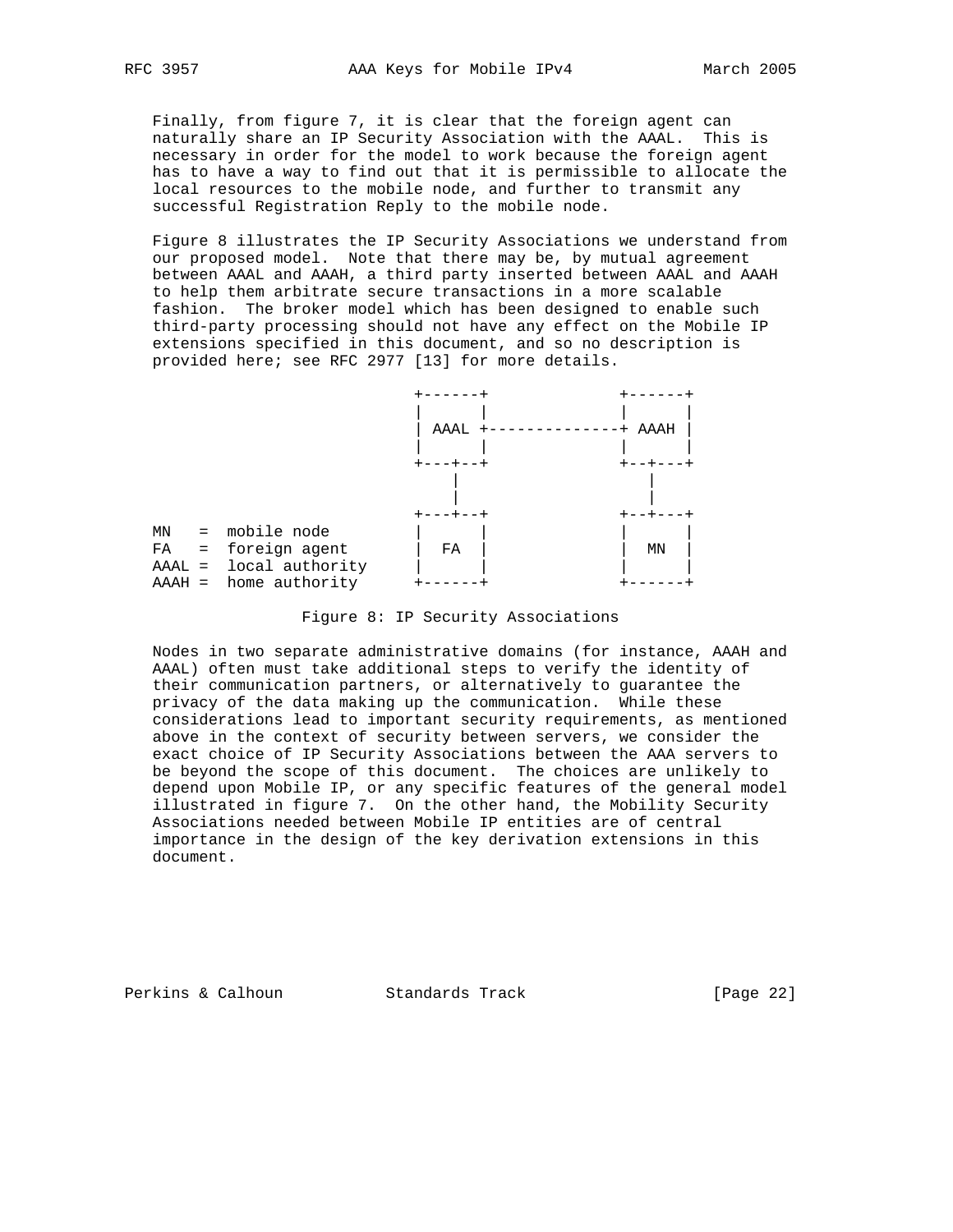One further detail deserves mention. The Mobility Security Association to be established between the mobile node and the foreign agent has to be communicated to the foreign agent as well as to the mobile node. The following requirements are placed on the mechanism used by the AAA infrastructure to effect key distribution:

- The AAAH must establish strong, fresh session keys.
- The mechanism must maintain algorithm independence, allowing for the distribution of authentication algorithm identification along with the keys.
- The mechanism must include replay detection.
- The mechanism must authenticate all parties, including the AAA servers and the FA and HA.
- The mechanism must provide for authorization of the client, FA, and HA.
- The mechanism must not rely on plaintext passwords.
- The mechanism must maintain confidentiality of session keys.
- The mechanism must uniquely name session keys.
- The mechanism must be such that the compromise of a single FA and HA cannot compromise any other part of the system, including session keys and long-term keys
- The mechanism must bind key(s) to an appropriate context
- The mechanism must not expose the keys to entities other than the AAAH and FA (or HA in the case of key distribution to the HA).

 The way that the key is distributed to the foreign agent (or home agent) is expected to be handled as part of the AAA protocol processing between the AAAH and AAAL, and the further AAA protocol processing between the AAAL and the foreign agent. Such processing is outside the scope of this document, but must satisfy the above requirements.

Perkins & Calhoun Standards Track [Page 23]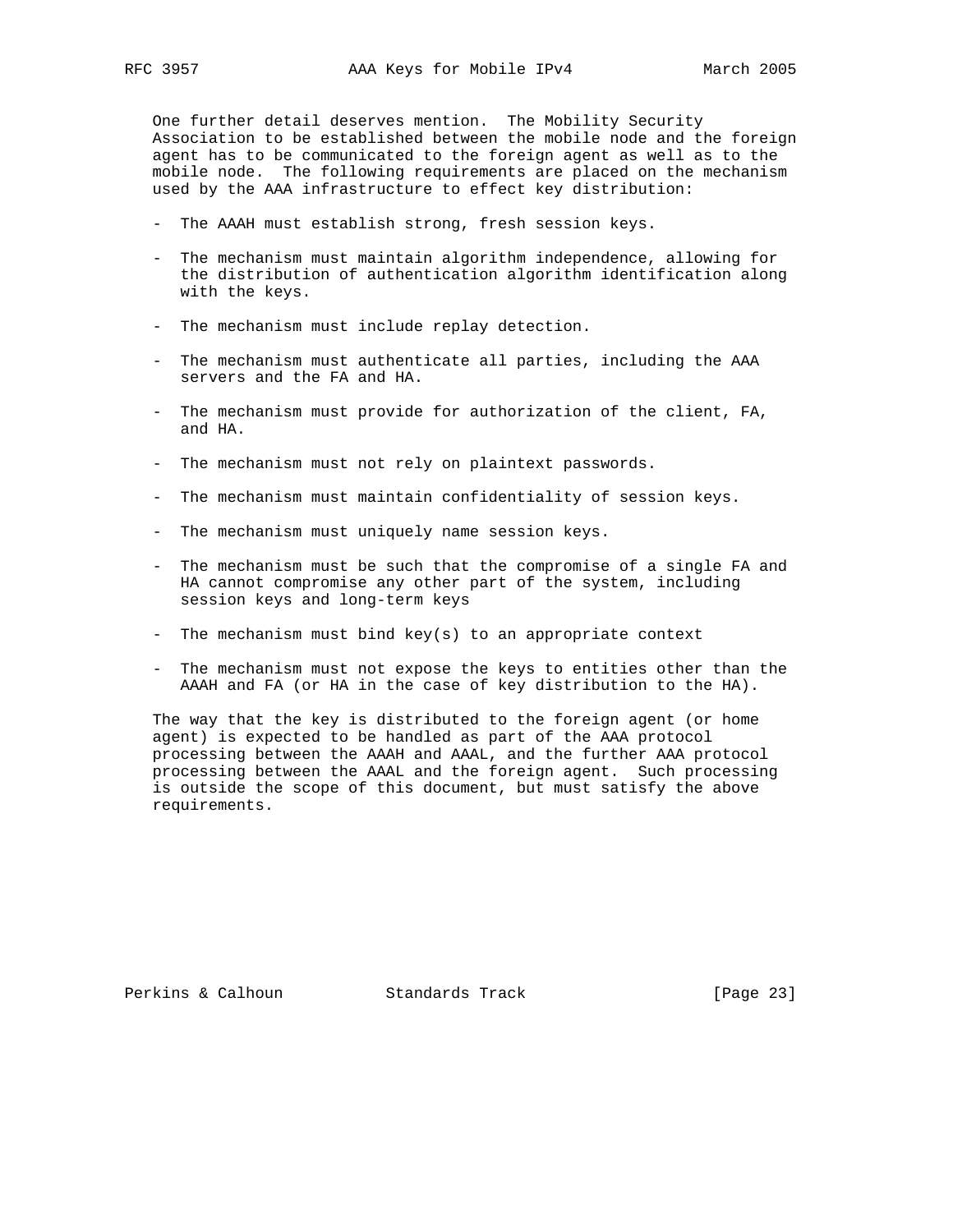Appendix B. Message Flow for Requesting and Receiving Registration Keys

 In this section, we show message flows for requesting and receiving a registration key from the AAA infrastructure, described in section A. Challenge values, as specified in [3], might be added to the Advertisement and Registration messages for additional replay protection, but are not illustrated here.

 Diagram 9 illustrates the message flow for the case when the mobile node explicitly requests keying material to create registration keys.

| ΜN | FA                                   | AAA Infrastructure                      |  |
|----|--------------------------------------|-----------------------------------------|--|
|    | <--- Advertisement---<br>(if needed) |                                         |  |
|    | RReq+AAA Key Req.--><br>$- -$        | --- RReq + AAA Key Req.--->             |  |
|    | <-- RRep+AAA Key Rep.--              | $\leftarrow$ --- RRep + AAA Key Rep.--- |  |

 Figure 9: Message Flows for Requesting and Receiving Key Generation Nonce

In diagram 9, the following message flow is illustrated:

- 1. The foreign agent disseminates an Agent Advertisement. This advertisement MAY have been produced after receiving an Agent Solicitation from the mobile node (not shown in the diagram).
- 2. The mobile node creates a Registration Request including the MN-HA AAA KeyGen Request and/or MN-FA AAA KeyGen Request, as needed, along with an authorization-enabling authentication extension as required by Mobile IP [1].
- 3. The foreign agent relays the Registration Request and/or Key Request(s) to its locally configured AAA Infrastructure (see appendix A), according to local policy.
- 4. The foreign agent receives a AAA Response with the appropriate indications for authorizing connectivity for the mobile node. Along with this AAA Response, the foreign agent may also receive key material by some secure method appropriate for communications between it and its local AAA infrastructure. At this point if the

Perkins & Calhoun Standards Track [Page 24]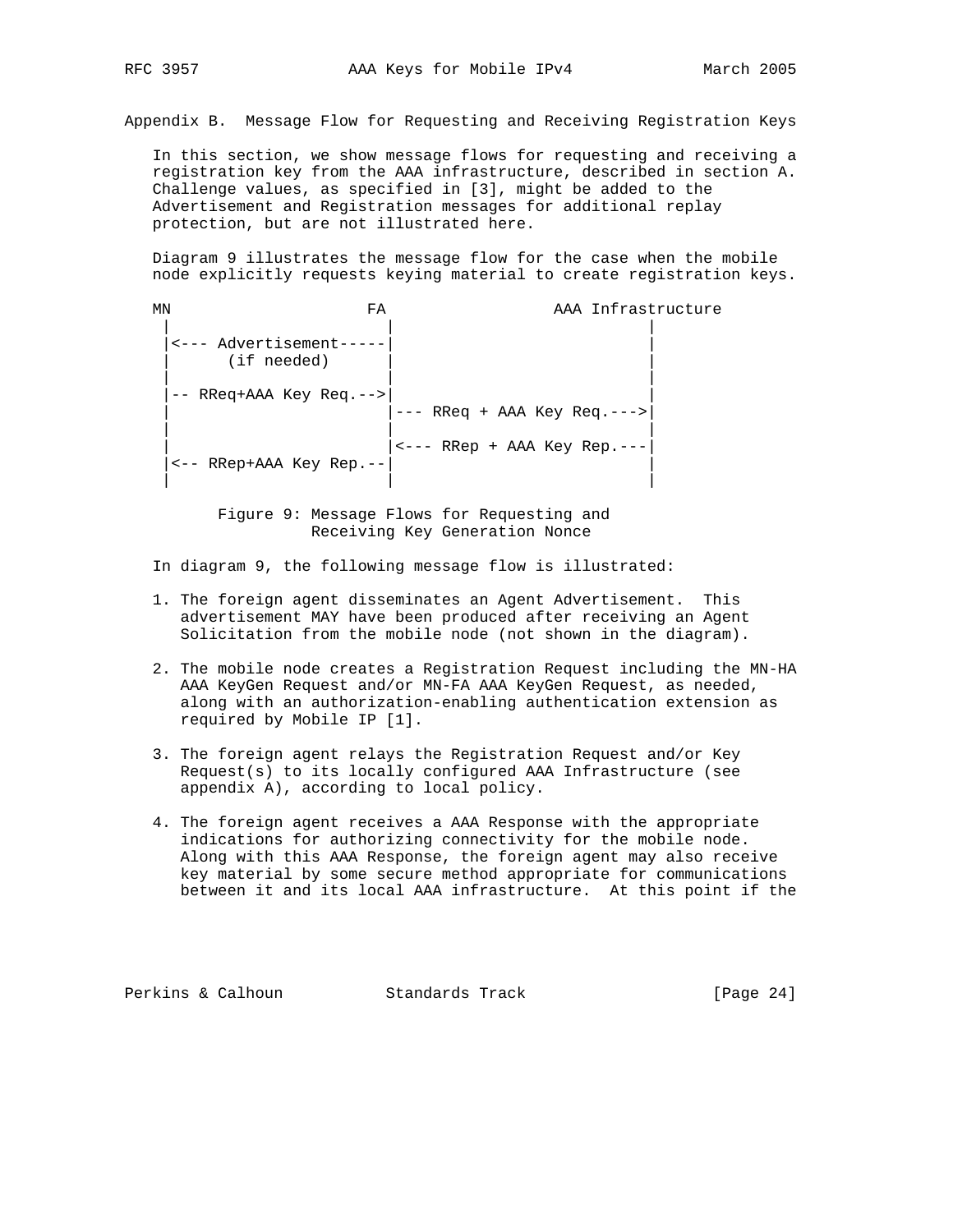foreign agent has not relayed the Registration Request, it forwards it directly to the Home Agent and waits for a Registration Reply (not shown in the figure).

 5. The foreign agent relays the Registration Reply to the mobile node, along with the new AAA KeyGen Reply extensions to be used by the mobile node to establish Mobility Security Associations with the relevant mobility agents (foreign agent and/or home agent).

 Diagram 10 illustrates the message flow for the case when the mobile node receives unsolicited keying material from the AAA Infrastructure.

| ΜN | FA                                     | AAA Infrastructure                      |  |
|----|----------------------------------------|-----------------------------------------|--|
|    | <--- Advertisement-----<br>(if needed) |                                         |  |
|    | RReq                                   | RReq                                    |  |
|    | <-- RRep+AAA Key Rep.--                | $\leftarrow$ --- RRep + AAA Key Rep.--- |  |

 Figure 10: Message Flow for Receiving Unsolicited Key Generation Nonce

In diagram 10, the following message flow is illustrated:

- 1. The foreign agent disseminates an Agent Advertisement. This advertisement MAY have been produced after receiving an Agent Solicitation from the mobile node (not shown in the diagram).
- 2. The mobile node creates a Registration Request including an authorization-enabling authentication extension as required by Mobile IP [1].
- 3. The foreign agent sends a AAA Request (possibly containing the Registration Request) to its locally configured AAA Infrastructure (see appendix A), according to local policy.
- 4. The foreign agent receives a AAA Response with the appropriate indications for authorizing connectivity for the mobile node. Along with this AAA Response, the foreign agent may also receive key material by some secure method appropriate for communications between it and its local AAA infrastructure. At this point, if the foreign agent has not relayed the Registration Request, it

Perkins & Calhoun Standards Track [Page 25]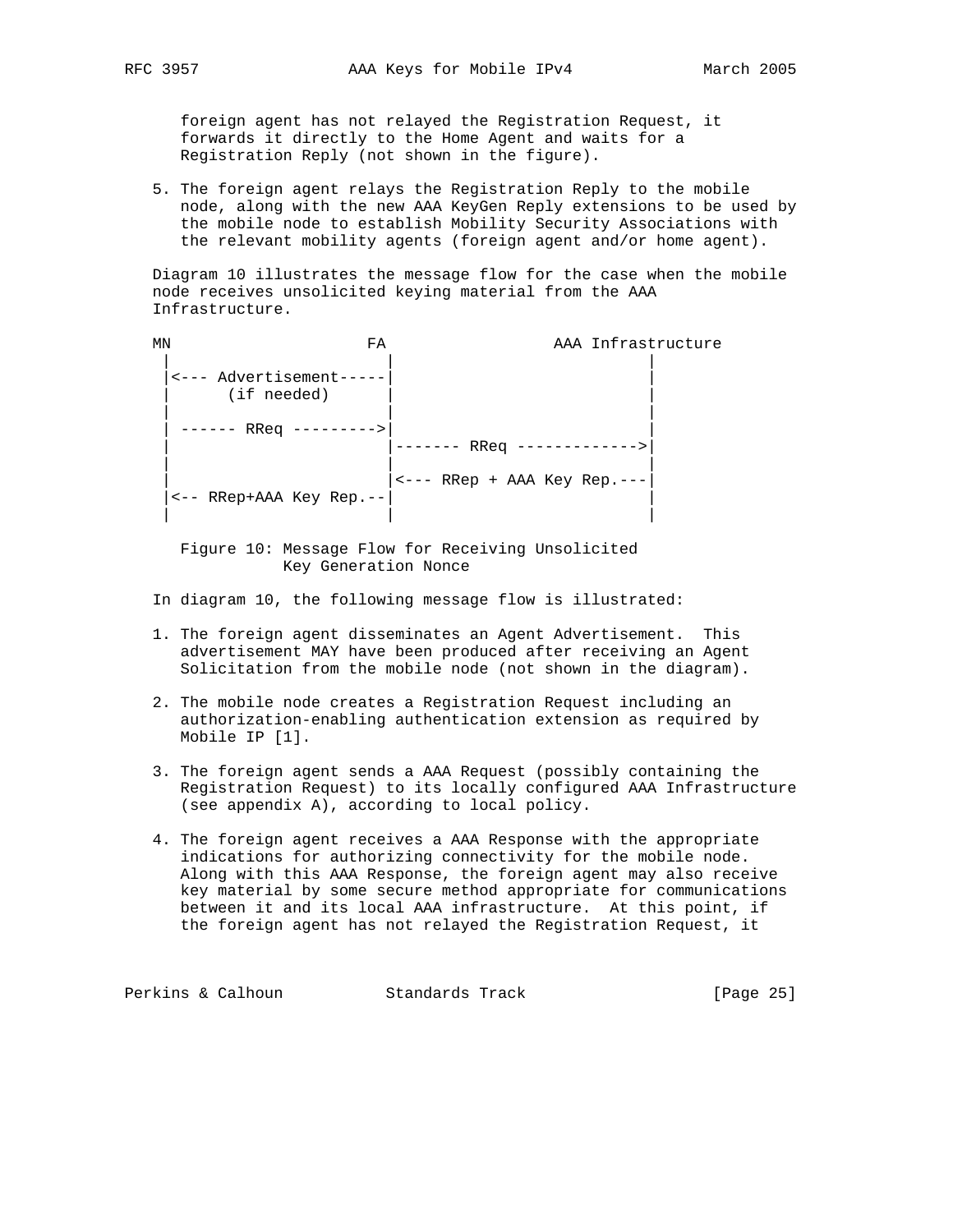forwards it directly to the Home Agent and waits for a Registration Reply (not shown in the figure).

 5. The foreign agent relays the Registration Reply to the mobile node, along with the new KeyGen Reply extensions to be used by the mobile node to establish Mobility Security Associations with the relevant mobility agents (foreign agent and/or home agent).

Authors' Addresses

 Charles E. Perkins Nokia Research Center 313 Fairchild Drive Mountain View, California 94043 USA

 Phone: +1 650 625-2986 Fax: +1 650 625-2502 EMail: charles.perkins@nokia.com

 Pat R. Calhoun Airespace, Inc. 110 Nortech Parkway San Jose, CA 95134 USA

 Phone: +1 408 635 2000 Fax: +1 408 635 2020 EMail: pcalhoun@airespace.com